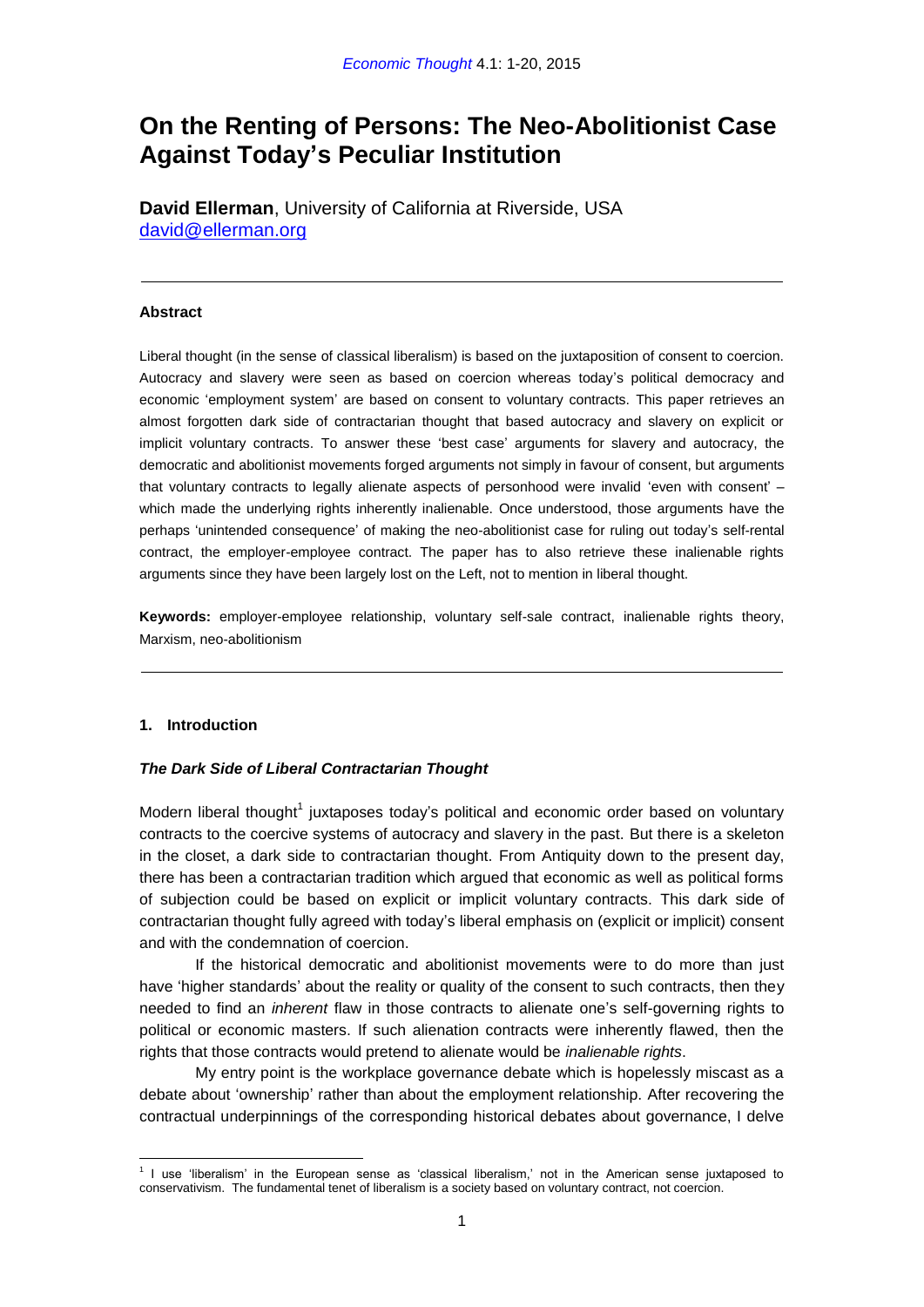into the dark side of contractarian thought to retrieve the arguments for slavery based on explicit or implicit contracts, e.g., a voluntary slavery contract. Then I turn to the counterargument, the *theory* of inalienable rights that descends largely from the Reformation and the Enlightenment. The 'problem' with a *theory* of inalienable rights is that – unlike isolated historical condemnations of certain institutions – a theory might have 'unintended consequences' such as a critique of the alienation contract at the basis of today's economy, the employment contract to rent persons.

#### *Ownership and Governance*

At one time, the king was seen as the owner of a country, the prince as the owner of a principality, and the feudal lord was the owner of his dominion. This 'ownership' was not just a bare property interest in real estate; it included the governance of the people living on the land. The landlord was the Lord of the land. The governance of people living on land was taken as an attribute of the ownership of that land: 'ownership blends with lordship, rulership, sovereignty in the vague medieval *dominium*,....' (Maitland, 1960, p. 174). As Otto Gierke put it, 'Rulership and Ownership were blent' (Gierke, 1958, p. 88).

To understand the workplace governance debates of today it may be useful to revisit this mentality of the kings, princes, and lords who 'owned' their dominions. A commonality with today is the mentality that the governance over the people actually working their property was all part of the owners' dominion. The inhabitants of the king's, prince's, or lord's dominion had no standing in that governance. The rulers and their agents did not rule as delegates, representatives, or otherwise in the name of those inhabitants. The 'very idea' seemed somewhat outlandish.

Today, the same mentality is very much with us in the notion of corporate ownership. The only people who are under the authority of the owners and their agents are the ones who work their property, the employees of the corporation. Just as the Canadians or citizens of another country might be affected by the actions of the U.S. government but are not under the authority of that government, so many are affected by the activities of a corporation but only the employees are under its authority. But the 'very idea' that the employees qua workers (i.e., as those who are governed or managed) would have any standing in that governance seems an outlandish perversion of the very idea of 'ownership'.

If political governance was previously thought to be based on land ownership and now isn't, then what about the connection between corporate ownership and workplace governance? What is the legal basis for the rights of government or management not over the land, buildings, or machinery of the corporation but over all the people who work in a corporation? Both the right and left give remarkably confused answers to that simple question.

The most common answer harks back to the theory that 'rulership' is part of ownership. The shareholders are the owners of the corporation and their governance rights are even seen as part of the ownership of capital assets. This view of the 'rights of capital' seems to be one point of agreement between Marx and the defenders of the current system.

It is not because he is a leader of industry that a man is a capitalist; on the contrary, he is a leader of industry because he is a capitalist. The leadership of industry is an attribute of capital, just as in feudal times the functions of general and judge were attributes of landed property (Marx, 1867[1967], p. 332).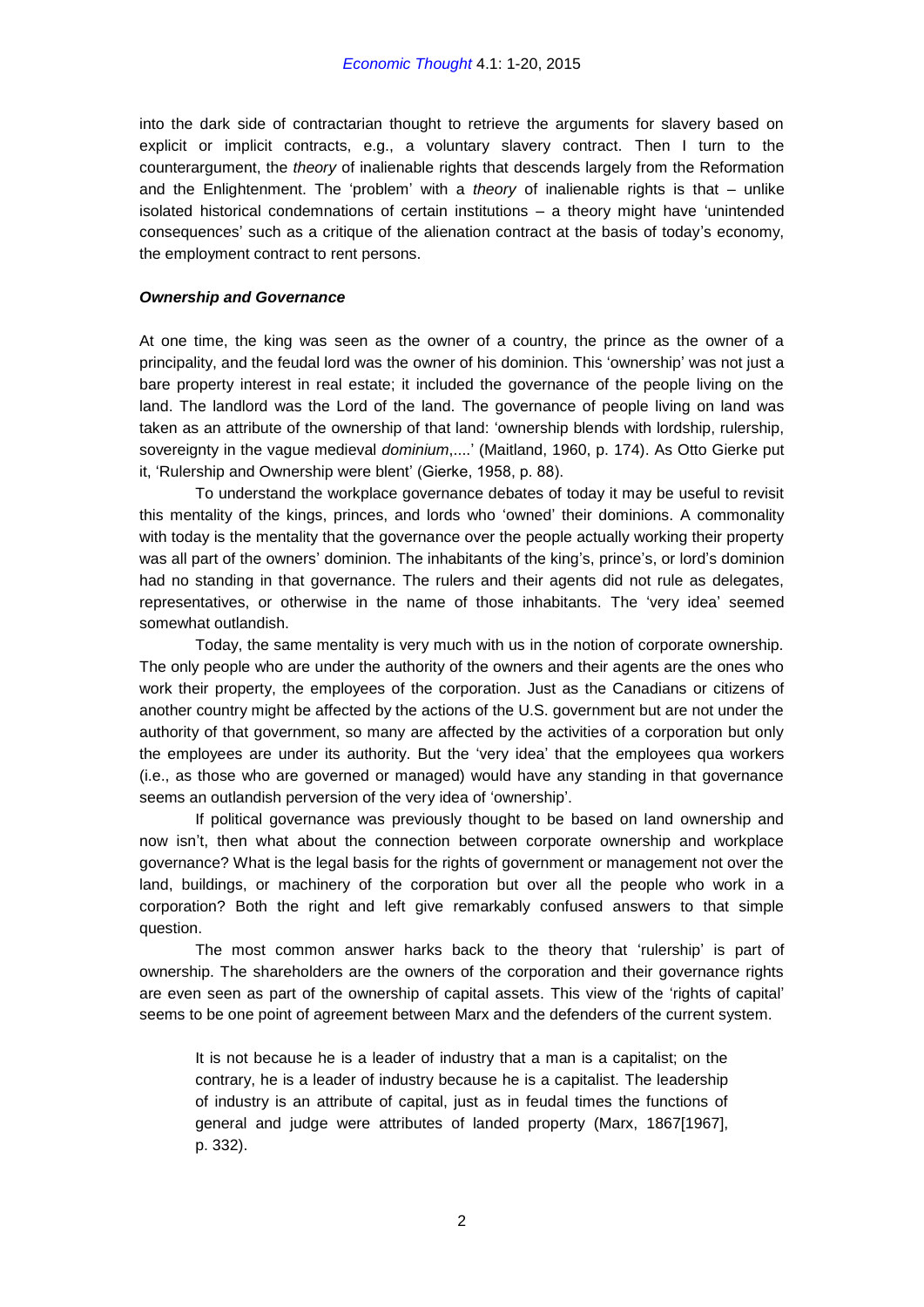The view that 'Rulership and Ownership are blent' is also uncritically promulgated by most economists, e.g., the 'rights of authority at the firm level are defined by the ownership of assets, tangible (machines or money) or intangible (goodwill or reputation)' (Holmstrom and Tirole, 1989, p. 123).

If by the 'rights of authority' at the firm level, one only means the rights to exclude a trespasser then that indeed is based on property rights. But if the 'rights of authority' are taken to include the discretionary rights of management over the people working in the firm, then that requires the employment contract. The 'governance' that is supposed to be exercised by the shareholders and their agents is not the giving of commands to land, buildings, or machines; it is indirectly and directly giving orders to the people who are working with those properties.

The legal authority over the workers is not based on the ownership of capital assets but the ownership of the employees' labour which was purchased in the employment contract. Of course, the ownership of assets gave those owners the bargaining power to almost always enforce 'capital hiring labour' rather than the reverse, but the technical point about the structure of governing rights is that the management rights over workers are based on the employment contract wherein the owners of capital hire or rent workers, not on the rights of capital ownership *per se*. Thus changing workplace governance is not just about changing the bundle of rights involved in asset ownership. It is about the employment contract, the renting of persons.

# **2. Contractarian Arguments for Slavery**

# *2.1 Contractual Slavery in Modern Liberalism*

How can there be an inherent rights violation in a fully voluntary contract? Perhaps the argument is that some contracts are not 'fully voluntary' in some sociological or historical sense (Marx) – or that some voluntary contracts should be overridden on paternalistic grounds? No, those are not the arguments being recovered here. There is a critique of the voluntary contracts of alienation<sup>2</sup> that was hammered out in the anti-slavery and democratic movements.

But that analysis has been lost to the mainstream of modern liberalism that focuses on the question of consent versus coercion. Today, the contract at the basis of the economic system is the employment contract, the voluntary contract to rent or hire oneself out to an employer for a certain purpose and time period. Ordinarily the word 'hire' is preferred but I use the synonym 'rent' to help us think out of the old mental ruts. The words are otherwise equivalent. Americans say 'rent a car' and the British say 'hire a car' but they mean the same thing. As Paul Samuelson puts it:

One can even say that wages are the rentals paid for the use of a man's personal services for a day or a week or a year. This may seem a strange use of terms, but on second thought, one recognizes that every agreement to hire labor is really for some limited period of time. By outright purchase, you might avoid ever renting any kind of land. But in our society, labor is one of the few productive factors that cannot legally be bought outright. Labor can

 $\frac{2}{3}$  To be more precise, they are contracts for a person of full capacity to voluntarily take on or accept the legal role of a person of diminished capacity or of a non-person within the scope of the contract.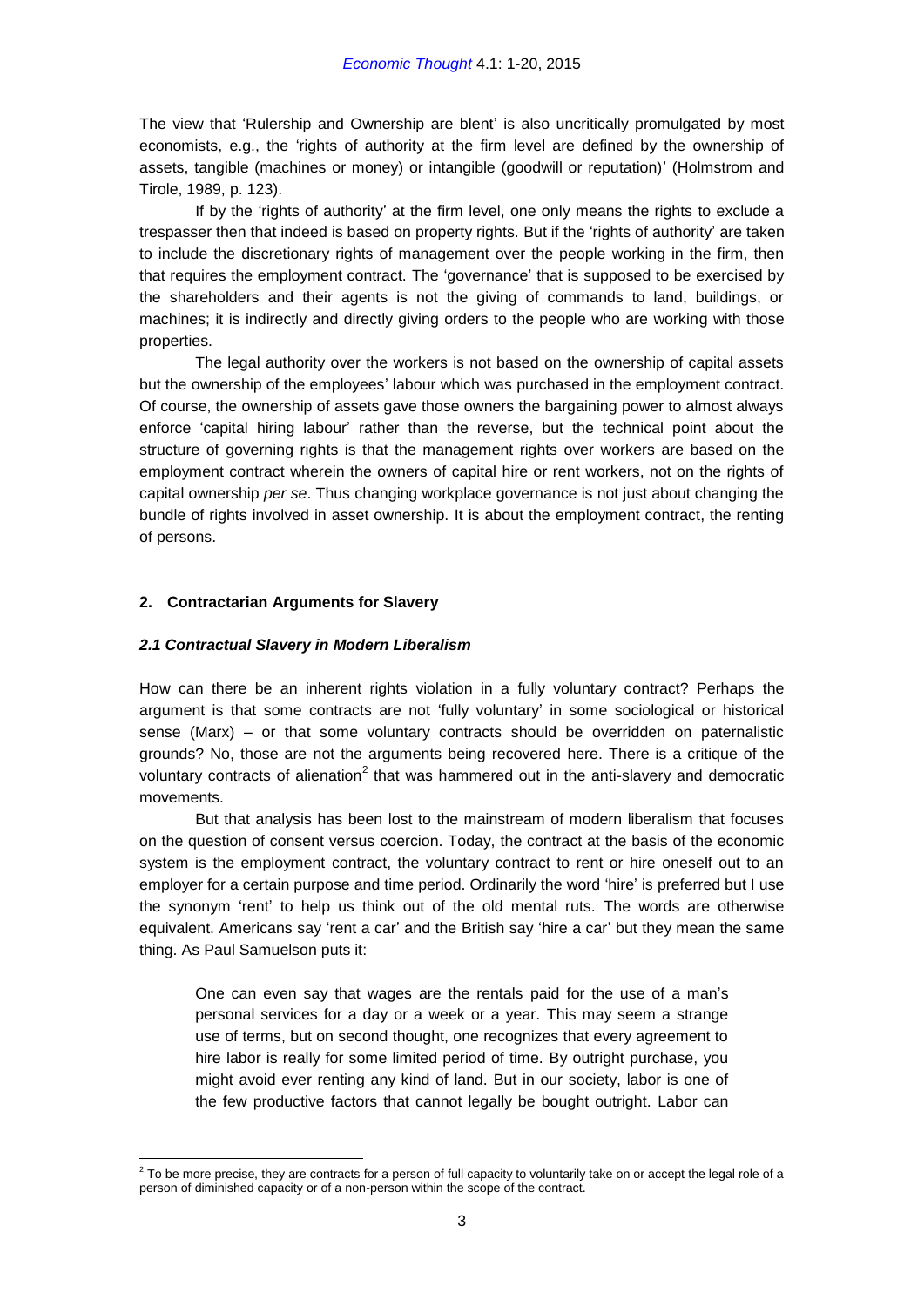only be rented, and the wage rate is really a rental (Samuelson, 1976, p. 569).

Or as another economics textbook puts it:

l

The commodity that is traded in the labor market is labor services, or hours of labor. The corresponding price is the wage per hour. We can think of the wage per hour as the price at which the firm rents the services of a worker, or the rental rate for labor. We do not have asset prices in the labor market because workers cannot be bought or sold in modern societies; they can only be rented. (In a society with slavery, the asset price would be the price of a slave.) (Fischer, Dornbusch and Schmalensee, 1988, p. 323).

Involuntary slavery has been abolished, but what about a truly voluntary self-sale contract to sell one's labour by the lifetime instead of by the hour, week, or month? History has already ruled out such a voluntary slavery contract along with the institution of involuntary slavery. Again, as Paul Samuelson puts it:

Since slavery was abolished, human earning power is forbidden by law to be capitalized. A man is not even free to sell himself; he must *rent* himself at a wage (Samuelson, 1976, p. 52, italics in the original). $3$ 

Robert Nozick, the late prominent moral philosopher from Harvard University, argued on strict libertarian grounds that the self-sale or voluntary slavery contract should be (re)validated.<sup>4</sup> This contract comes in both a collective and individual form. The collective form was historically known as the pact of subjection or *pactum subjectionis*, wherein a people alienated and transferred their right to govern themselves to a monarch or some other form of a Hobbesian sovereign. Professor Nozick argued that a free libertarian society should validate that sort of a contract with a 'dominant protective association' (Nozick, 1974, p. 15) playing the role of the Hobbesian sovereign. And the same reasoning applied to the individual version of the alienation contract.

The comparable question about an individual is whether a free system will allow him to sell himself into slavery. I believe that it would (Nozick, 1974, p. 331).

Accordingly Nozick completely abandoned the notion of inalienable rights developed in the anti-slavery and democratic movements. But he kept the phrase by redefining it as a right that could not be taken away without one's consent. But that is only a right as opposed to a privilege. Nozick had no notion of an 'inalienable right' that may not be alienated 'even with consent' (to use Spinoza's phrase).

Nozick was not alone in this suggested revision of post-bellum jurisprudence to again accept the self-sale contract. Nozick's libertarian 'yelps for liberty'<sup>5</sup> to rent or buy persons have neoclassical economics as a silent partner. Allocative efficiency requires full futures

 $3$  Note that the use of 'rent' here is merely descriptive and not hyperbolic like the phrase 'wage slavery' which should be avoided in serious arguments.

It is '*re*-validated' since in the decade before the Civil War, six states had explicit laws 'to permit a free Negro to become a slave voluntarily' (Gray, 1858, p. 527).<br><sup>5</sup> Paraphrasing Dr Johnson's question: 'how is it that we hear the loudest yelps for liberty among the drivers of

negroes?' (Johnson, 1913).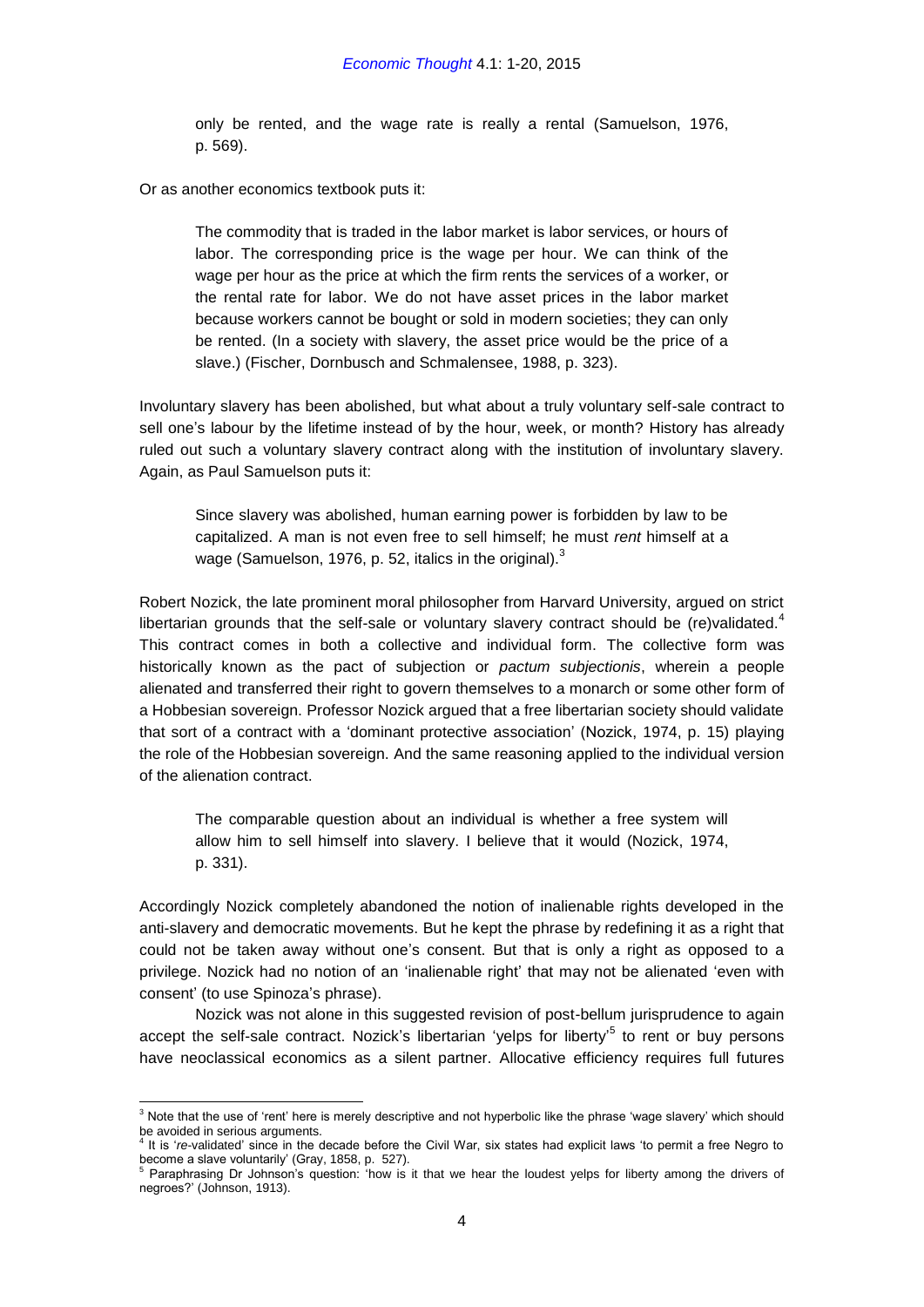markets in all commodities including human labour. Any attempt to truncate self-rental contracts at, say, T years could violate market efficiency since there might today be willing buyers and sellers of labour T+1 years in the future. Hence market efficiency requires full future markets in labour – essentially the self-sale contract.<sup>6</sup> One might try to find a neoclassical textbook that admits this implication. But the Johns Hopkins University economist Carl Christ made the point quite explicit in no less a forum than Congressional testimony.

Now it is time to state the conditions under which private property and free contract will lead to an optimal allocation of resources.... The institution of private property and free contract as we know it is modified to permit individuals to sell or mortgage their persons in return for present and/or future benefits (Christ, 1975, p. 334).

Thus Robert Nozick explicitly and neoclassical economics more implicitly accepts the selfsale contract.

### *2.2 Retrieving the History of Voluntary Self-Sale Contracts*

Modern liberalism can ignore the idea of rights-violating voluntary contracts since it promulgates an over-simplified version of the historic debate about slavery as a morality play of consent versus coercion. The defenders of slavery are pictured as condoning coercion – at least of people with a sufficiently different ethnicity or race. Modern liberalism prides itself on having achieved the superior moral insight that coercion is always wrong – regardless of race or ethnicity.

But that is a gross falsification of the actual historical debates. In fact, from ancient times there have been defenses of slavery on *contractarian* grounds. In the *Institutes* of Justinian, Roman law provided three legal ways to become a slave.

Slaves either are born or become so. They are born so when their mother is a slave; they become so either by the law of nations, that is, by captivity, or by the civil law, as when a free person, above the age of twenty, suffers himself to be sold, that he may share the price given for him (See *Institutes* Lib. I, Tit. III, 4).

In addition to the third means of outright contractual slavery, the other two means were also seen as having aspects of contract. A person born of a slave mother and raised using the master's food, clothing, and shelter was considered as being in a perpetual servitude contract to trade a lifetime of labour for the past and future provisions.<sup>7</sup> Manumission was an early repayment of that debt. And Thomas Hobbes, for example, clearly saw a covenant in this ancient practice of enslaving prisoners of war.

And this dominion is then acquired to the victor when the vanquished, to avoid the present stroke of death, covenants either in express words or by

 6 'The only difference is, in the mode of purchasing. The owner of the slave purchases, at once, the whole of the labour, which the man can ever perform: he, who pays wages, purchases only so much of a man's labour as he can perform in a day, or any other stipulated time' (Mill, 1826, Chapter I, section II). 7

<sup>&#</sup>x27;Whereas, therefore, the Master afforded such Infant Nourishment, long before his Service could be of any Use to him; and whereas all the following Services of his Life could not much exceed the Value of his Maintenance, he is not to leave his Master's Service without his Consent. But 'tis manifest, That since these Bondmen came into a State of Servitude not by any Fault of their own, there can be no Pretence that they should be otherwise dealt withal, than as if they were in the Condition of perpetual hired Servants' (Pufendorf, 1673[2003] pp. 186-7).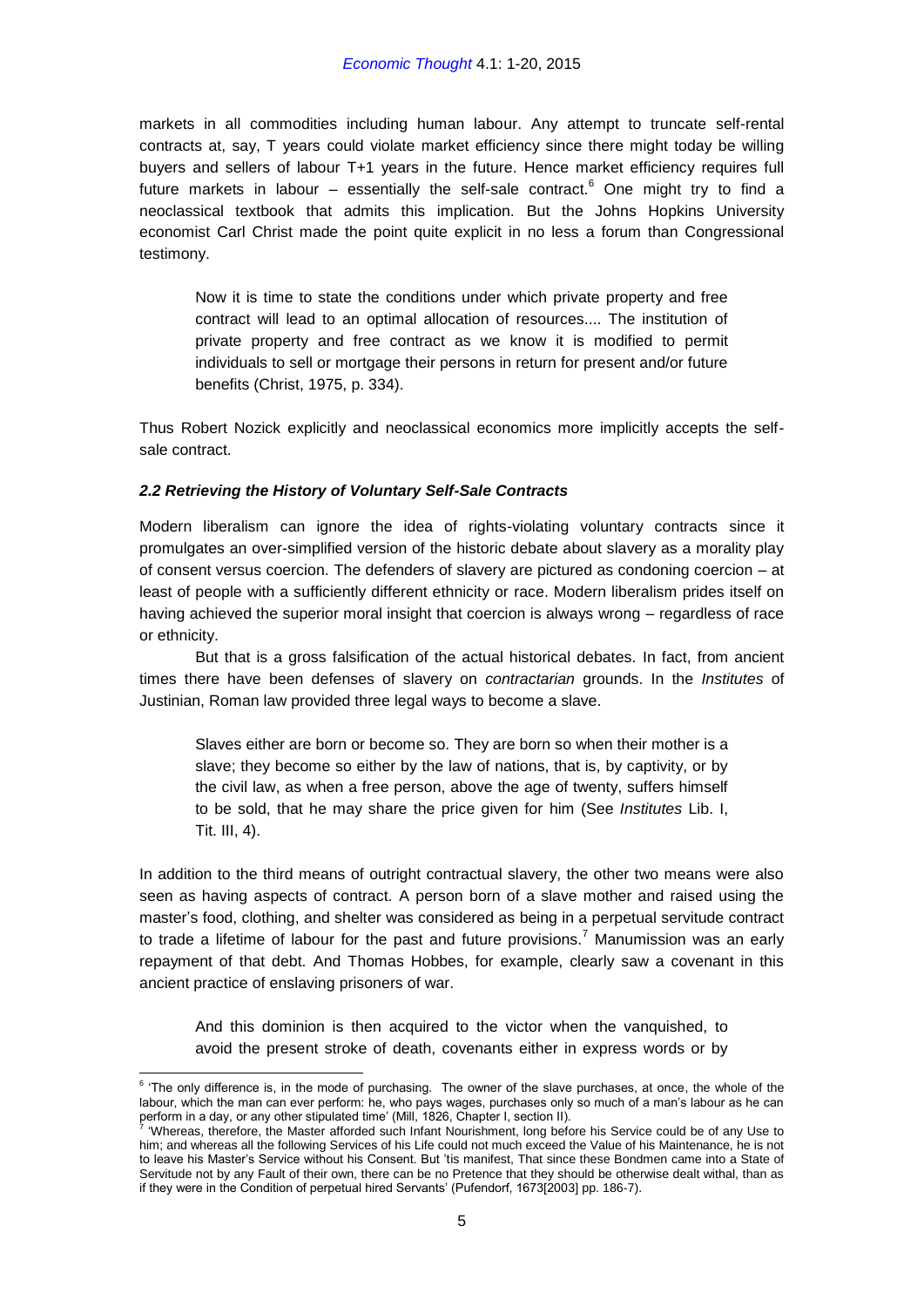other sufficient signs of the will that, so long as his life and the liberty of his body is allowed him, the victor shall have the use thereof at his pleasure. ... It is not, therefore, the victory that gives the right of dominion over the vanquished but his own covenant (Hobbes, 1651, Bk. II, chapter 20).

The point is not the factual question of interpreting this as a covenant; the point is the attempt by Hobbes and many others to ground slavery on the basis of explicit or implicit consent.

John Locke's *Two Treatises of Government* (1690) is a classic of liberal thought. Locke would not condone a contract which gave the master the power of life or death over the slave.

For a Man, not having the Power of his own Life, *cannot*, by Compact or his own Consent, *enslave* himself to any one, nor put himself under the Absolute, Arbitrary Power of another, to take away his Life, when he pleases (Locke, 1690[1960], section 23).

Locke is ruling out a voluntary version of the old Roman slavery where the master could take the life of the slave with impunity. But once the contract was put on a more civilized footing, Locke saw no problem and nicely renamed it 'drudgery'.

For, if once *Compact* enter between them, and make an agreement for a limited Power on the one side, and Obedience on the other, the State of War and *Slavery* ceases, as long as the Compact endures.... I confess, we find among the *Jews*, as well as other Nations, that Men did sell themselves; but, 'tis plain, this was only to *Drudgery, not to Slavery*. For, it is evident, the Person sold was not under an Absolute, Arbitrary, Despotical Power (Locke, 1690[1960], section 24).

Moreover, Locke agreed with Hobbes on the practice of enslaving the captives in a 'Just War' as a *quid pro quo* exchange based on the on-going consent of the captive.

Indeed having, by his fault, forfeited his own Life, by some Act that deserves Death; he, to whom he has forfeited it, may (when he has him in his Power) delay to take it, and make use of him to his own Service, and he does him no injury by it. For, whenever he finds the hardship of his Slavery out-weigh the value of his Life, 'tis in his Power, by resisting the Will of his Master, to draw on himself the Death he desires (Locke, 1690[1960], section 23).

Locke seemed to have justified slavery in the Carolinas by interpreting the slaves from Africa as captives in wars (e.g., inside Africa) who had made that covenant (see Laslett, 1960, notes on section 24, pp. 325-326).

An interesting case study in liberal intellectual history is the treatment of the American proslavery writers. The proslavery position is almost always presented as being based on illiberal racist or feudal paternalistic arguments. Considerable attention is lavished on illiberal writers such as George Fitzhugh (see Genovese, 1971; Wish, ed.,1960; or Fitzhugh, 1960) while liberal contractarian defenders of slavery are passed over in silence. For example, Rev. Samuel Seabury gave a sophisticated liberal defense of ante-bellum slavery in the Grotius-Hobbes-Pufendorf tradition of alienable natural rights theory.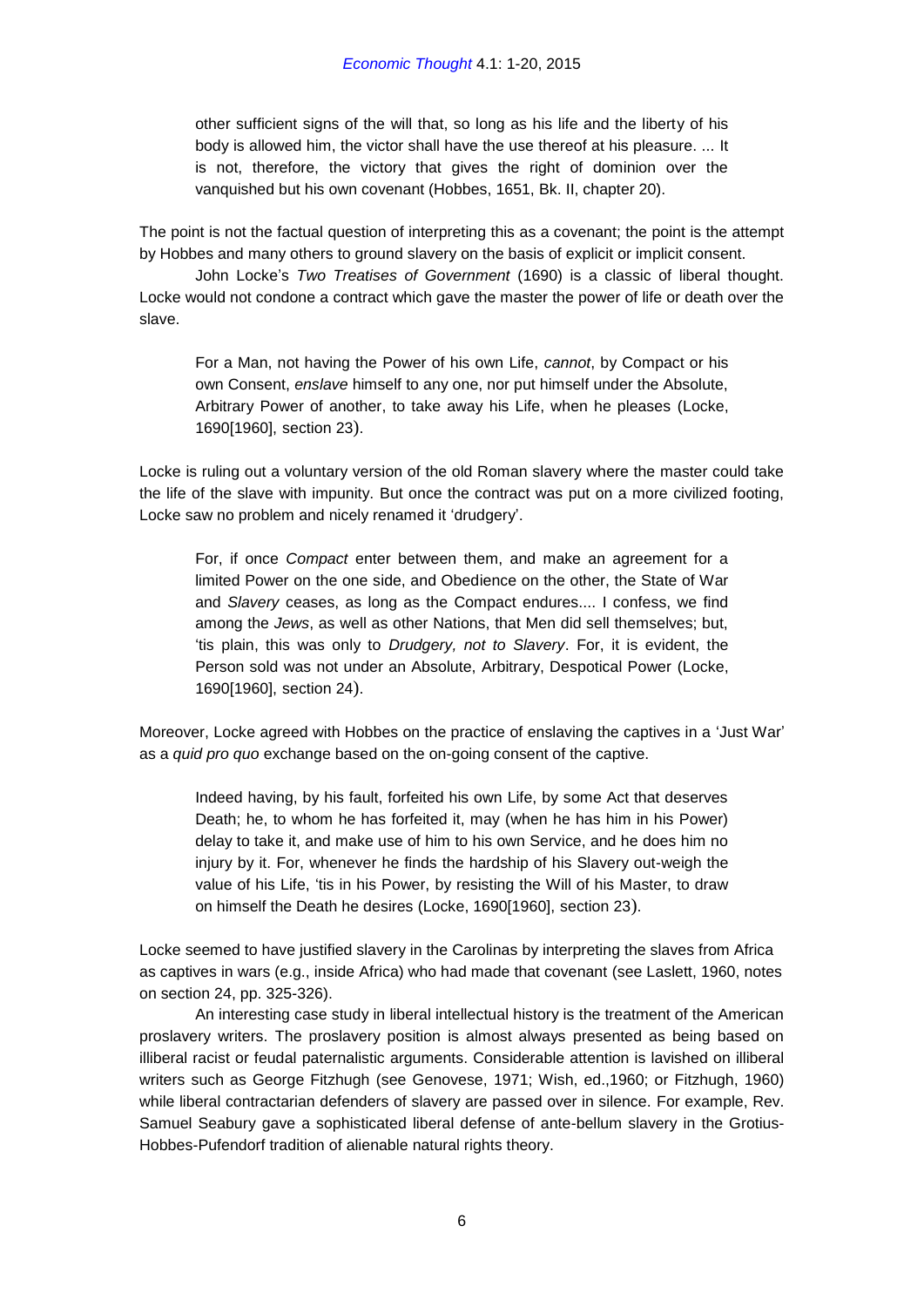From all which it appears that, wherever slavery exists as a settled condition or institution of society, the bond which unites master and servant is of a moral nature; founded in *right*, not in *might*; ... . Let the origin of the relation have been what it may, yet when once it can plead such prescription of time as to have received a fixed and determinate character, it must be assumed to be founded in the consent of the parties, and to be, to all intents and purposes, a compact or covenant, of the same kind with that which lies at the foundation of all human society (Seabury 1861[1969] p.144).

Seabury easily anticipated the retort to his classical tacit-contract argument.

'Contract!' methinks I hear them exclaim; 'look at the poor fugitive from his master's service! He bound by contract! A good joke, truly.' But ask these same men what binds them to society? Are they slaves to their rulers? O no! They are bound together by the COMPACT on which society is founded. Very good; but did you ever sign this compact? Did your fathers every sign it? 'No; it is a tacit and implied contract' (Seabury 1861[1969] p.153).

If modern liberals had recognized the past contractarian arguments for slavery (and autocracy), then they might be in the uncomfortable position of disagreeing with those proslavery thinkers only in matters of fact. They might be reduced to arguing on empirical grounds that the implied contract for society as a whole has 'genuine' tacit consent, but that the implied slavery contract did not. It is no surprise that modern liberalism has just avoided this quandary by promulgating the simplistic consent-or-coercion version of the slavery debates. The sophisticated contractual arguments to permit slavery go down the memory hole.<sup>8</sup> It's just a question of consent or coercion, and, thank goodness, liberalism has taken a courageous moral stand in favour of consent.

There is a largely parallel story (see Ellerman, 2010, pp. 571-599) to be told about the defense of non-democratic government based on explicit or implicit voluntary collective contracts of subjection. The idea was that where non-democratic government persisted, then it was vouchsafed by the prescription of time in the consent of the governed. But the focus here is on the individual contracts to sell or rent oneself to a master or employer.

# **3. The Counterargument: Inalienable Rights Theory**

#### *3.1 The Essentials of the Inalienable Rights Argument*

 $\overline{a}$ 

We have seen that the debate about slavery was not a simple consent-versus-coercion debate. From Antiquity down to the present, there were consent-based arguments for slavery as being founded on certain explicit or implicit contracts. The abolitionist movement needed to

<sup>&</sup>lt;sup>8</sup> Eric McKitrick, (1963) collects essays of fifteen pro-slavery writers; future Harvard President, Drew Gilpin Faust (1981) collects essays from seven pro-slavery writers; Paul Finkelman (2003) collects seventeen excerpts from proslavery writings. But *none* of them include a single writer who argues to allow slavery on a contractual basis such as Seabury – not to mention Grotius, Pufendorf, Locke, Blackstone, Montesquieu, and a host of Scholastics such as Jean Gerson, Silvestro Mazzolini da Prierio, Luis de Molina, and Francisco Suarez (on the Scholastics, see: Tuck,1979). If a contractual relationship to own other people was still morally wrong in spite of being voluntary, then the current economic system based on the voluntary contract to rent other people might be put in moral jeopardy. Hence responsible liberal scholars just cannot go there. On the feeble liberal attempts to morally differentiate parttime from full-time ownership of other people's responsible agency, see my pseudonymous spoof of Harvard's Nozick: 'Philmore, J.' The Libertarian Case for Slavery: A Note on Nozick. *Philosophical Forum,* XIV (Fall 1982) pp.43 – 58, which genuinely agreed with Nozick that voluntarily owning and renting people were in the same moral boat.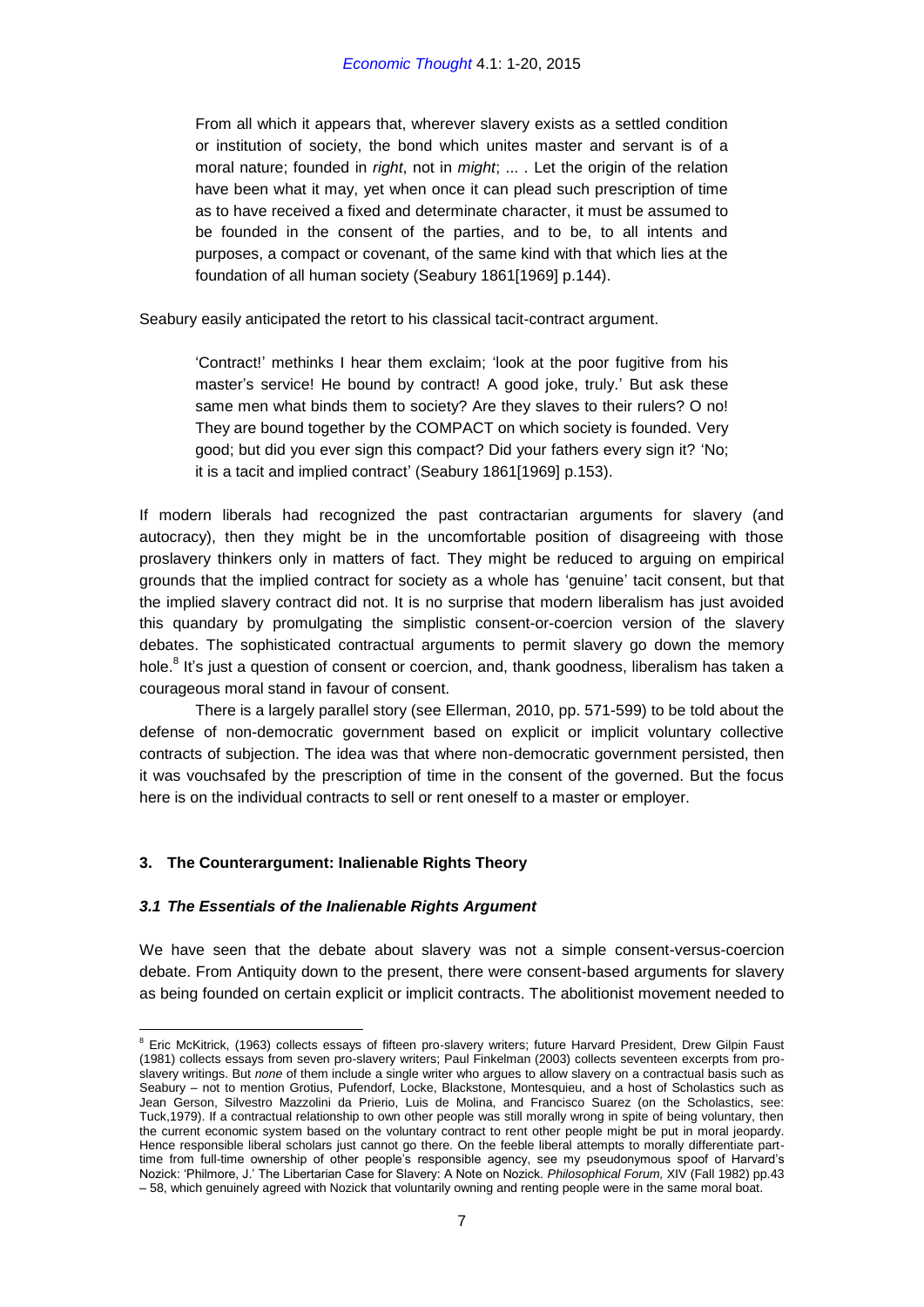counter not the worst but the 'best' arguments for slavery. They needed to counter the arguments that slavery could be based on explicit or implicit voluntary contracts.

The task was to develop arguments that there was something inherently invalid in the alienation contracts, and thus that the rights which these contracts pretended to alienate were in fact inalienable. The key is that in consenting to such an alienation contract, a person is agreeing to, in effect, take on the legal role of a non-adult, indeed, a non-person or thing. Yet all the consent in the world would not in fact turn an adult into a minor or person of diminished capacity, not to mention, turn a person into a thing. The most the person could do was obey the master, sovereign, or employer – and the authorities would 'count' *that* as fulfilling the contract. Then all the legal rights and obligations would be assigned according to the 'contract' (as if the person in fact had diminished or no capacity). But since the person remained a *de facto* fully capacitated adult person with only the contractual role of a nonperson, the contract was impossible and invalid. A system of positive law that accepted such contracts was only a legalized fraud on an institutional scale.

Applying this argument requires prior analysis to tell when a contract puts a person in the legal role of a non-person. Having the role of a non-person is not necessarily explicit in the contract. And it has nothing to do with the payment in the contract, the incompleteness of the contract, or the like. Persons and things can be distinguished on the basis of decisionmaking and responsibility. For instance, a genuine thing such as a tool like a shovel can be alienated or transferred from person A to B. Person A, the owner of the tool, can indeed give up making decisions about the use of the tool and person B can take over making those decisions. Person A does not have the responsibility for the consequences of the employment of the tool by person B. Person B makes the decisions about using the tool and has the *de facto* responsibility for the results of that use. Thus a contract to sell or rent a tool such as a shovel from A to B can actually be fulfilled. The decision-making and responsibility for employing the tool can *in fact* be transferred or alienated from A to B.

But now replace the tool by person A himself or herself. Suppose that the contract was for person A to sell or rent himself or herself to person B – as if a person was a transferable or alienable instrument that could be 'employed' by another person like a shovel. The *pactum subjectionis* is a collective version of such a contract but it is easier to understand the individualistic version. The contract could be perfectly voluntary. For whatever reason and compensation, person A is willing to take on the legal role of a talking instrument (to use Aristotle's phrase). But person A cannot in fact transfer decision-making or responsibility over his or her own actions to B. The point is not that a person should not or ought not do it or that the person is not paid enough; the point is that a person *cannot* in fact make such a voluntary transfer. At most, person A can agree to cooperate with B by doing what B says – even if B's instructions are quite complete. But that is no alienation or transference of decision-making or responsibility. Person A is still inexorably involved in ratifying B's decisions and person A inextricably shares the *de facto* responsibility for the results of A's and B's joint activity – as everyone recognizes in the case of a hired criminal regardless of the completeness of the instructions.

Yet a legal system could 'validate' such a (non-criminous) contract and could 'count' obedience to the master or sovereign as 'fulfilling' the contract and then rights are structured *as if* it were actually fulfilled, i.e., as if the person were actually of diminished or no capacity. But such an institutionalised fraud always has one revealing moment where even the most servile apologists can see the legal fiction behind the system. That is when the legalised 'thing' would commit a crime. Then the 'thing' would be suddenly metamorphosed – in the eyes of the law – back into being a person to be held legally responsible for the crime. For instance, an antebellum Alabama court asserted that slaves: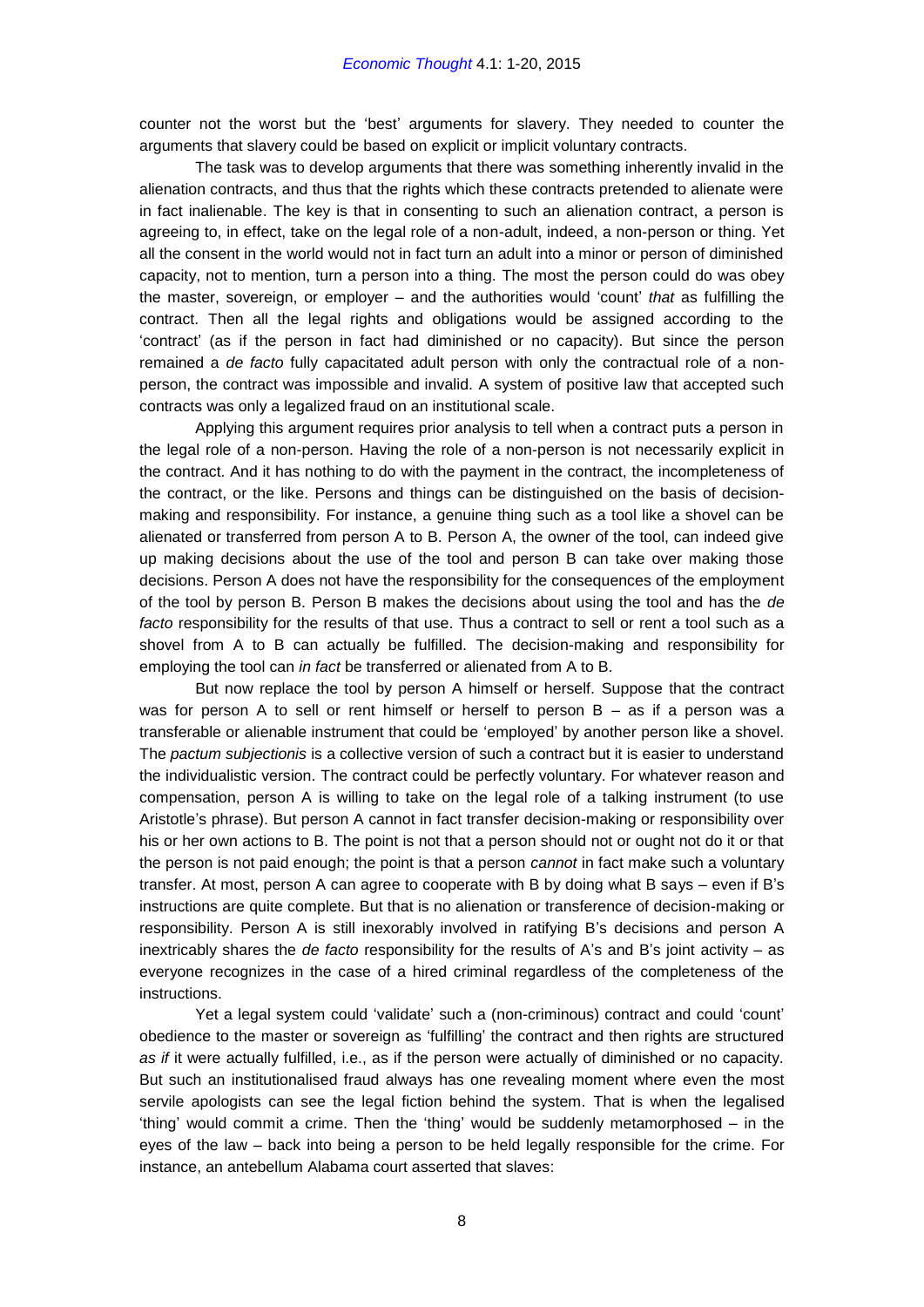… are rational beings, they are capable of committing crimes; and in reference to acts which are crimes, are regarded as persons. Because they are slaves, they are … incapable of performing civil acts, and, in reference to all such, they are things, not persons (Catterall, 1926, p. 247).

Since there was no legal theory that slaves *physically* became things in their 'civil acts', the fiction involved in treating the slaves as 'things' was clear. And this is a question of the facts about human nature, facts that are unchanged by consent or contract. If the slave had acquired that legal role in a voluntary contract, it would not change the fact that the slave remained a *de facto* person with the law only 'counting' the contractual slave's non-criminous obedience as 'fulfilling' the contract to play the legal role of a non-responsible entity, a nonperson or thing.

The key insight is the difference in the factual transferability of a thing's services and our own actions – the person-thing mismatch. I can voluntarily transfer the services of my shovel to another person so that the other person can employ the shovel and be solely *de facto* responsible for the results. I cannot voluntarily transfer my own actions in like manner. Thus the contract to rent out my shovel is a valid contract that I fulfil by transferring the employment of the shovel to its employer.

The inalienability argument applies as well to the self-rental contract – that is, today's employment contract  $-$  as to the self-sale contract or pact of subjection.<sup>9</sup> I can certainly voluntarily agree to a contract to be 'employed' by an 'employer' on a long or short term basis, but I cannot in fact 'transfer' my own actions for the long or short term. The factual inalienability of responsible human action and decision-making is independent of the duration of the contract. This analysis of the renting of persons is not based on the fact that the employment relation, like many other aspects of life, might be unpleasant, psychologically alienating, not conducive to human flourishing, involve contested human relations, and so forth. More importantly, the factual inalienability of responsible agency is also independent of the compensation paid in the contract – which is why this inalienability analysis has *nothing* to do with exploitation theories of either the neoclassical variety (paying wages less than the value of marginal productivity) or the Marxian variety (extracting more labour time than is embodied in the wages). Even if we heroically waive all the problems in the labour theory of value as a descriptive theory, it was still superficial in the sense that it would only be a critique of *underpaid* wage labour, not a critique of wage labour *per se*. As Marx himself put it:

It will be seen later that the labour expended during the so-called normal day is paid below its value, so that the overtime is simply a capitalist trick to extort more surplus labour. In any case, this would remain true of overtime even if the labour-power expended during the normal working day were paid for at its full value (Marx 1867[1977] p. 357 fn. or Chap. 10, sec. 3 in other editions).

l

<sup>&</sup>lt;sup>9</sup> As in the quote from the antebellum Alabama judge, there is today the same curious dichotomy between the legal treatment of an employee (agent) who commits a crime and one who only follows non-criminous orders. '[B]oth the principal and the agent, the person who hires the hit man and the hit man who carries out the murder, are held liable. ... The general thesis in the hit-man case is straightforward: agents are not held responsible for actions that, if taken under one's own authority, are not criminal, but they are held personally responsible for actions that are criminal acts as defined by the law of the land' (Coleman, 1982, p.99).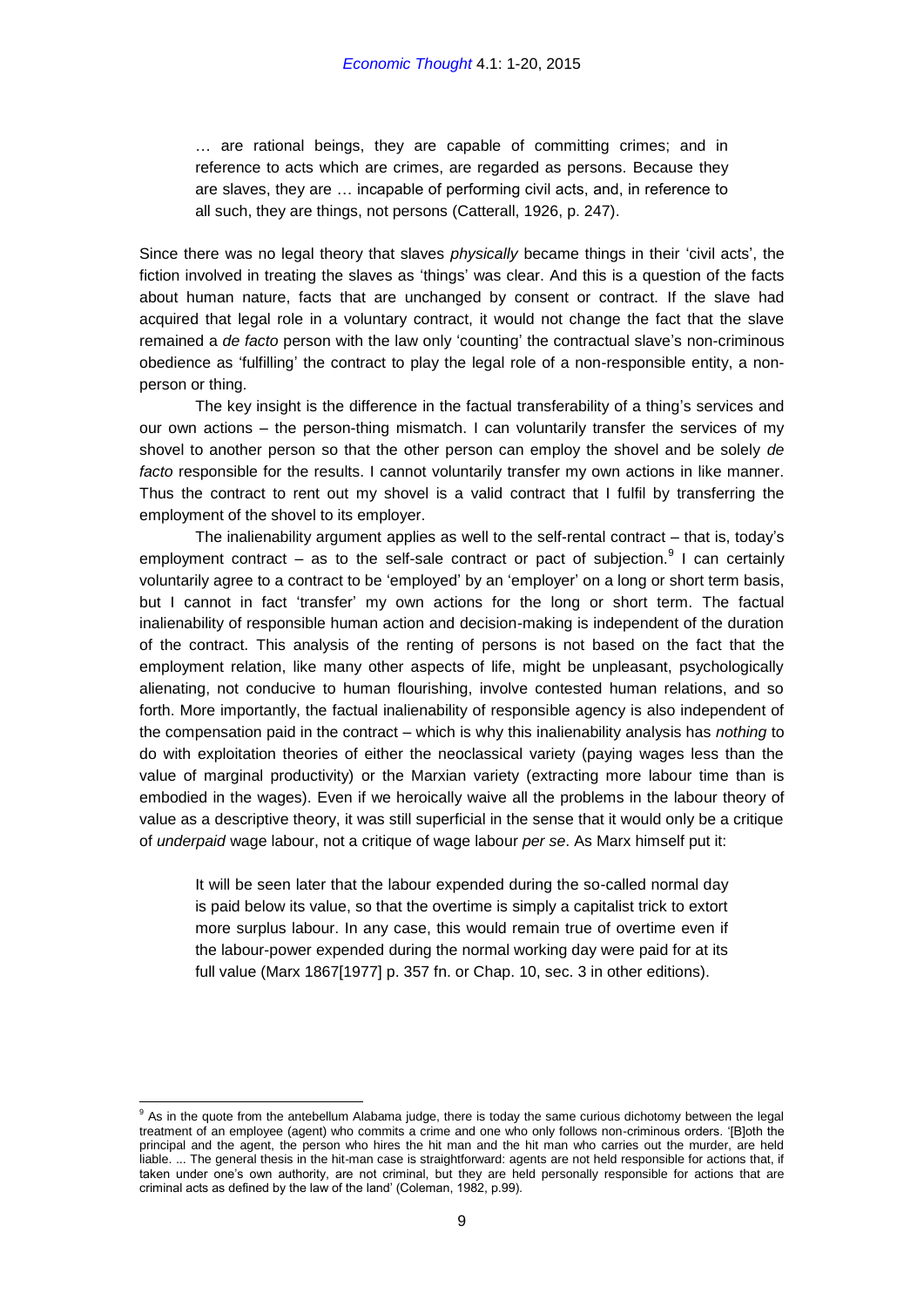Thus Marx explicitly notes that there could be such a thing as 'labour-power…[being] paid for at its full value' (so the 'exploitation theory' is not a critique of wage-labour *per se*), but he, of course, argues on factual grounds that wage-labour would not be 'paid for at its full value'.<sup>10</sup>

Where the legal system 'validates' such contracts, it must fictitiously 'count' one's inextricably co-responsible co-operation with the 'employer' as fulfilling the employment contract – unless, of course, the employer and employee commit a crime together. The servant in work then morphs into the partner in crime.

All who participate in a crime with a guilty intent are liable to punishment. A master and servant who so participate in a crime are liable criminally, not because they are master and servant, but because they jointly carried out a criminal venture and are both criminous (Batt, 1967, p. 612).

When the 'venture' being 'jointly carried out' by the employer and employee is not criminous, then the *facts* about human responsibility are unchanged. But then the fiction takes over. The joint venture or partnership is transformed into the employer's sole venture. The employee is legally transformed from being a co-responsible partner to being only an input supplier sharing no legal responsibility for either the input liabilities or the produced outputs of the employer's business. And then the orthodox intellectual hirelings, whose profession is to 'account for' our economic civilisation based on the renting of persons, can point out that the system is founded on a voluntary contract – unlike those coercive systems of the past.

#### *3.2 Some Intellectual History of the Person-Thing Mismatch*

Where has this key insight – that a person cannot voluntarily fit the legal role of a non-person (e.g., the *de facto* inalienability of responsible agency) – erupted in the history of thought? The Ancients did not see this matter clearly. For Aristotle, slavery was based on 'fact'; some adults were seen as being inherently of diminished capacity if not as 'talking instruments' marked for slavery 'from the hour of their birth'. Treating them as slaves was no more inappropriate for Aristotle than treating a donkey as a non-person.

The Stoics held the radically different view that no one was a slave by their nature; slavery was an *external* condition juxtaposed to the internal freedom of the soul. After being essentially lost during the Middle Ages, the Stoic doctrine that the 'inner part cannot be delivered into bondage<sup>,11</sup> re-emerged in the Reformation doctrine of liberty of conscience. Secular authorities who try to compel belief can only secure external conformity.

Besides, the blind, wretched folk do not see how utterly hopeless and impossible a thing they are attempting. For no matter how much they fret and fume, they cannot do more than make people obey them by word or deed; the heart they cannot constrain, though they wear themselves out trying. For the proverb is true, 'Thoughts are free'. Why then would they constrain people to believe from the heart, when they see that it is impossible? (Luther, 1942, p. 316).

 $\overline{a}$ 

 $10$  It is perhaps of interest in the sociology of knowledge how so many on the Left will support the Marxian labour theory of value and exploitation even though (leaving aside its descriptive deficiencies) it is only of the superficial 'wages are too damn low' variety (rather than a critique of wage-labour itself). This indicates that allegiance to the Marxian theory is perceived as a 'Badge of Red Courage' to support a certain posture or identity. <sup>11</sup> Seneca quoted in Davis (1966, p. 77).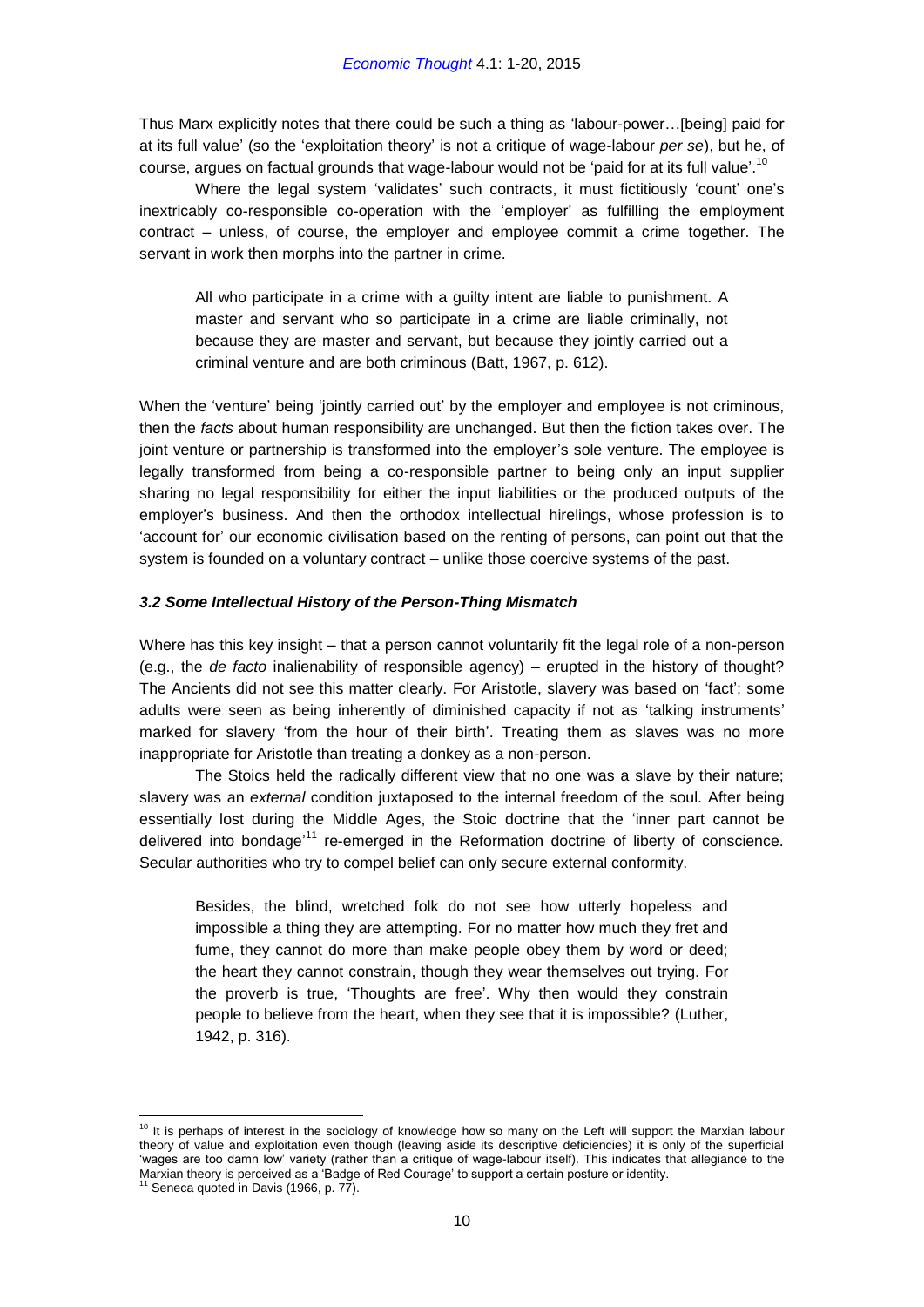Martin Luther was explicit about the *de facto* element; it was 'impossible' to 'constrain people to believe from the heart'.

Furthermore, every man is responsible for his own faith, and he must see it for himself that he believes rightly. As little as another can go to hell or heaven for me, so little can he believe or disbelieve for me; and as little as he can open or shut heaven or hell for me, so little can he drive me to faith or unbelief. Since, then, belief or unbelief is a matter of every one's conscience, and since this is no lessening of the secular power, the latter should be content and attend to its own affairs and permit men to believe one thing or another, as they are able and willing, and constrain no one by force (Luther, 1942, p. 316).

Perhaps it was the atheist Jew, Benedict de Spinoza, who first translated the Protestant doctrine of the liberty of conscience into the political notion of a right that could not be ceded 'even with consent'. In Spinoza's *Theologico-Political Treatise*, he spelled out the essentials of the inalienable rights argument:

However, we have shown already (Chapter XVII) that no man's mind can possibly lie wholly at the disposition of another, for no one can willingly transfer his natural right of free reason and judgment, or be compelled so to do. For this reason government which attempts to control minds is accounted tyrannical, and it is considered an abuse of sovereignty and a usurpation of the rights of subjects, to seek to prescribe what shall be accepted as true, or rejected as false, or what opinions should actuate men in their worship of God. All these questions fall within a man's natural right, which he cannot abdicate even with consent (Spinoza, 1670[1951], p. 257).

But it was Francis Hutcheson, the predecessor of Adam Smith in the chair in moral philosophy in Glasgow and one of the leading moral philosophers of the Scottish Enlightenment, who arrived (independently?) at the same idea in the form that was to later enter the political lexicon through the American Declaration of Independence. Although intimated in earlier works, the inalienability argument is best developed in Hutcheson's influential *A System of Moral Philosophy*:

Our rights are either *alienable*, or *unalienable.* The former are known by these two characters jointly, that the translation of them to others can be made effectually, and that some interest of society, or individuals consistently with it, may frequently require such translations. Thus our right to our goods and labours is naturally alienable. But where either the translation cannot be made with any effect, or where no good in human life requires it, the right is unalienable, and cannot be justly claimed by any other but the person originally possessing it (Hutcheson, 1755, p. 261).

Hutcheson appeals to the inalienability argument in addition to utility. He contrasts *de facto* alienable goods where 'the translation of them to others can be made effectually' (like the aforementioned shovel) with factually inalienable faculties where 'the translation cannot be made with any effect'. This was not just some outpouring of moral emotions that one should not alienate this or that basic right. Hutcheson actually set forth a *theory* which could have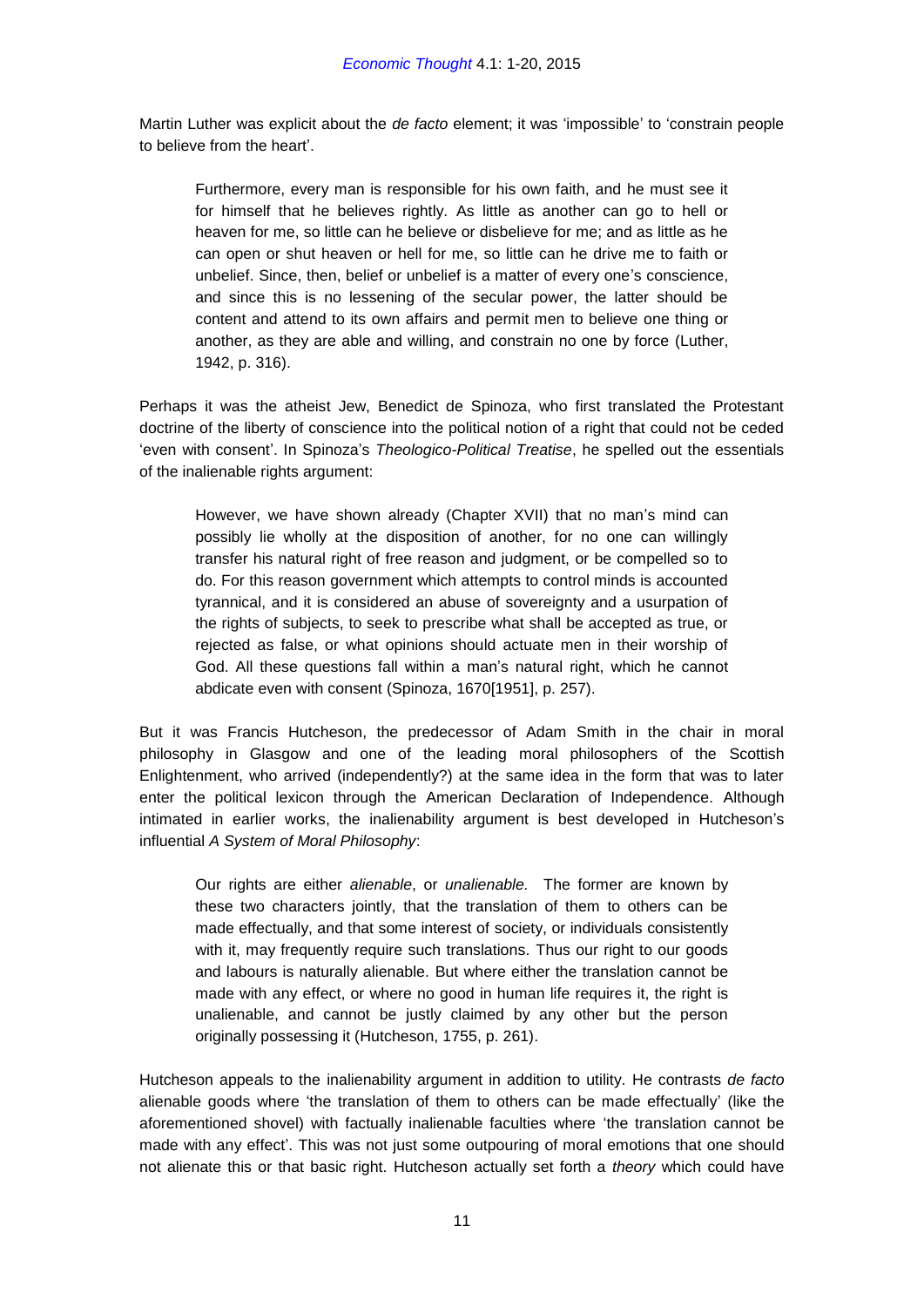legs of its own far beyond Hutcheson's (not to mention Luther's) intent. He based the theory on what in fact could or could not be transferred or alienated from one person to another.

Hutcheson goes on to show how the 'right of private judgment' or (Luther's) 'liberty of conscience' is inalienable.

Thus no man can really change his sentiments, judgments, and inward affections, at the pleasure of another; nor can it tend to any good to make him profess what is contrary to his heart. The right of private judgment is therefore unalienable (Hutcheson, 1755, pp. 261-62).

Democratic theory carried over this theory from the inalienability of conscience to a critique of the Hobbesian *pactum subjectionis*, the contract to alienate and transfer the right of selfdetermination as if it were a property that could be transferred from a people to a sovereign. Few have seen these connections as clearly as Staughton Lynd in his *Intellectual Origins of American Radicalism*. When commenting on Hutcheson's theory, Lynd noted that when 'rights were termed "unalienable" in this sense, it did not mean that they could not be transferred without consent, but that their nature made them untransferrable' (Lynd, 1969, p. 45). The crucial link was to go from the *de facto* inalienable liberty of conscience to a *theory* of inalienable rights based on the same idea.

Like the mind's quest for religious truth from which it was derived, selfdetermination was not a claim to ownership which might be both acquired and surrendered, but an inextricable aspect of the activity of being human (Lynd, 1969, p. 56-57).

In the American Declaration of Independence, 'Jefferson took his division of rights into alienable and unalienable from Hutcheson, who made the distinction popular and important' (Wills, 1979, p. 213). But the theory behind the notion of inalienable rights was lost in the transition from the Scottish Enlightenment to the slave-holding society of ante-bellum America. The phraseology of 'inalienable rights' is a staple in American political culture, e.g., our 4<sup>th</sup> of July rhetoric, but the original theory of inalienability has been largely ignored or forgotten.

I have focused on the path from the Reformation through the Scottish Enlightenment. There is also a path directly through German philosophy that might be mentioned. Hegel gave the most explicit treatment that – like Hutcheson – juxtaposed the alienability of things (like a shovel) with the inalienability of the aspects of our personhood (decision-making and responsibility).

The reason I can alienate my property is that it is mine only in so far as I put my will into it. Hence I may abandon (*derelinquere*) as a *res nullius* anything that I have or yield it to the will of another and so into his possession, provided always that the thing in question is a thing external by nature (Hegel, 1821[1967], section 65).

But alienation clearly cannot be applied to one's own personality.

Therefore those goods, or rather substantive characteristics, which constitute my own private personality and the universal essence of my self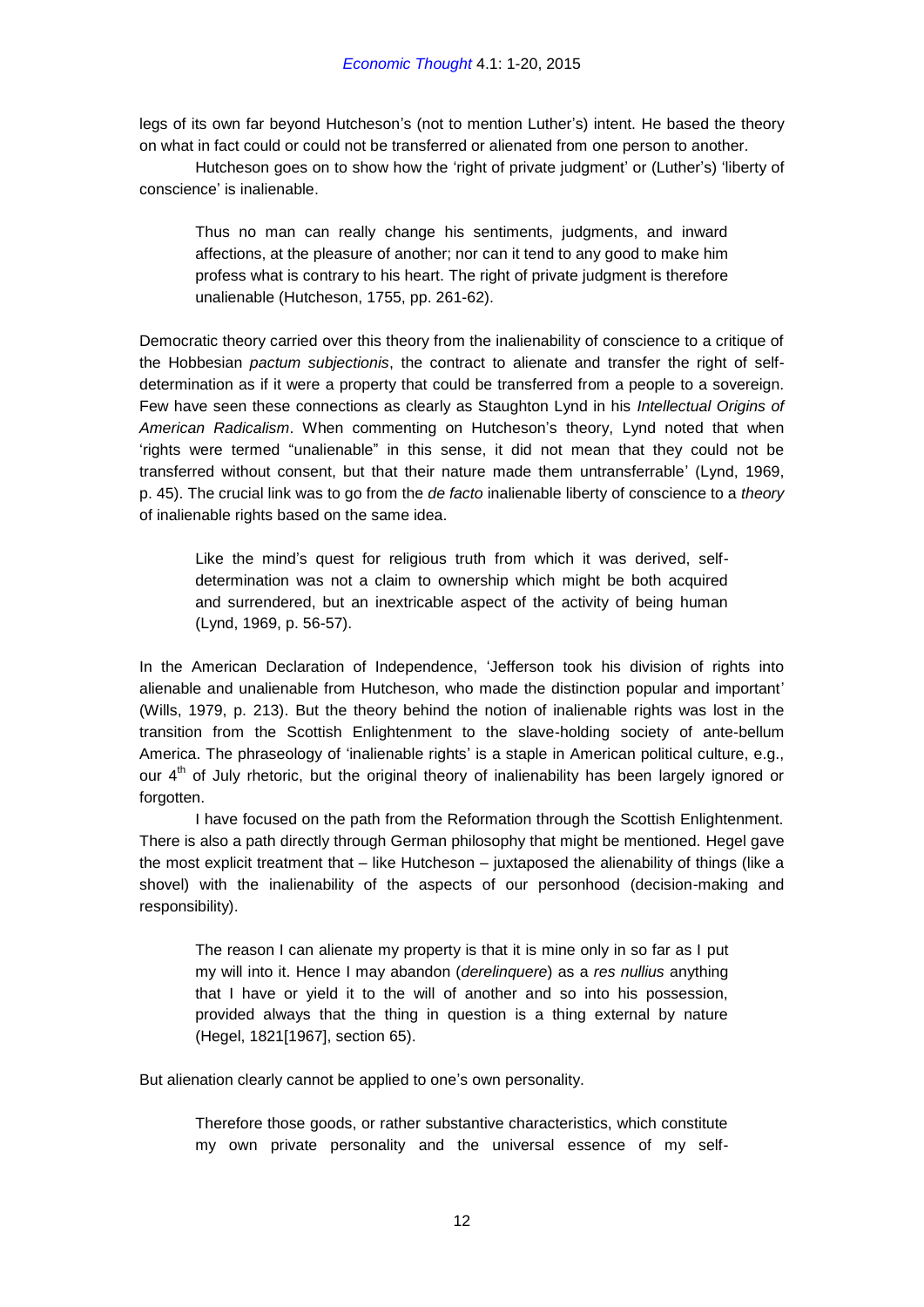consciousness are inalienable and my right to them is imprescriptible (Hegel, 1821[1967], section 66).

An individual cannot in fact vacate and transfer that responsible agency which makes one a person.

The right to what is in essence inalienable is imprescriptible, since the act whereby I take possession of my personality, of my substantive essence, and make myself a responsible being, capable of possessing rights and with a moral and religious life, takes away from these characteristics of mine just that externality which alone made them capable of passing into the possession of someone else. When I have thus annulled their externality, I cannot lose them through lapse of time or from any other reason drawn from my prior consent or willingness to alienate them (Hegel, 1821[1967], remark to section 66).

This theory of inalienability had legs of its own and reached beyond Hegel's intent, not to mention the sensitivities of the Prussian censors. The argument so clearly applied also to the master-servant contract that Hegel tried to 'walk it back' with some metaphysical mumbojumbo to differentiate the self-sale and self-rental contract.

Single products of my particular physical and mental skill and of my power to act I can alienate to someone else and I can give him the use of my abilities for a restricted period, because, on the strength of this restriction, my abilities acquire an external relation to the totality and universality of my being. By alienating the whole of my time, as crystallized in my work, and everything I produced, I would be making into another's property the substance of my being, my universal activity and actuality, my personality (Hegel, 1821[1967], section 67).

In case one missed the point of the mumbo-jumbo, the translator's note adds:

The distinction here explained is that between a slave and a modern domestic servant or day-labourer. The Athenian slave perhaps had an easier occupation and more intellectual work than is usually the case with our servants, but he was still a slave, because he had alienated to his master the whole range of his activity. [Trans. note to section 67]

But as we see from the hired criminal case, responsible human agency is not voluntarily de facto alienable regardless of the duration or extent of the purported alienation contract. A hired killer hardly has to legally alienate 'the substance of my being, my universal activity and actuality, my personality' just to commit a murder.

The remarkable thing is that Marx seems to have taken Hegel's little 'moonwalk' seriously and even *quotes* it as describing the de facto alienation involved in wage labour.

I may make over to another the use for a limited time, of my particular bodily and mental aptitudes and capabilities; because, in consequence of this restriction, they are impressed with a character of alienation with regard to me as a whole. But by the alienation of all my labour-time and the whole of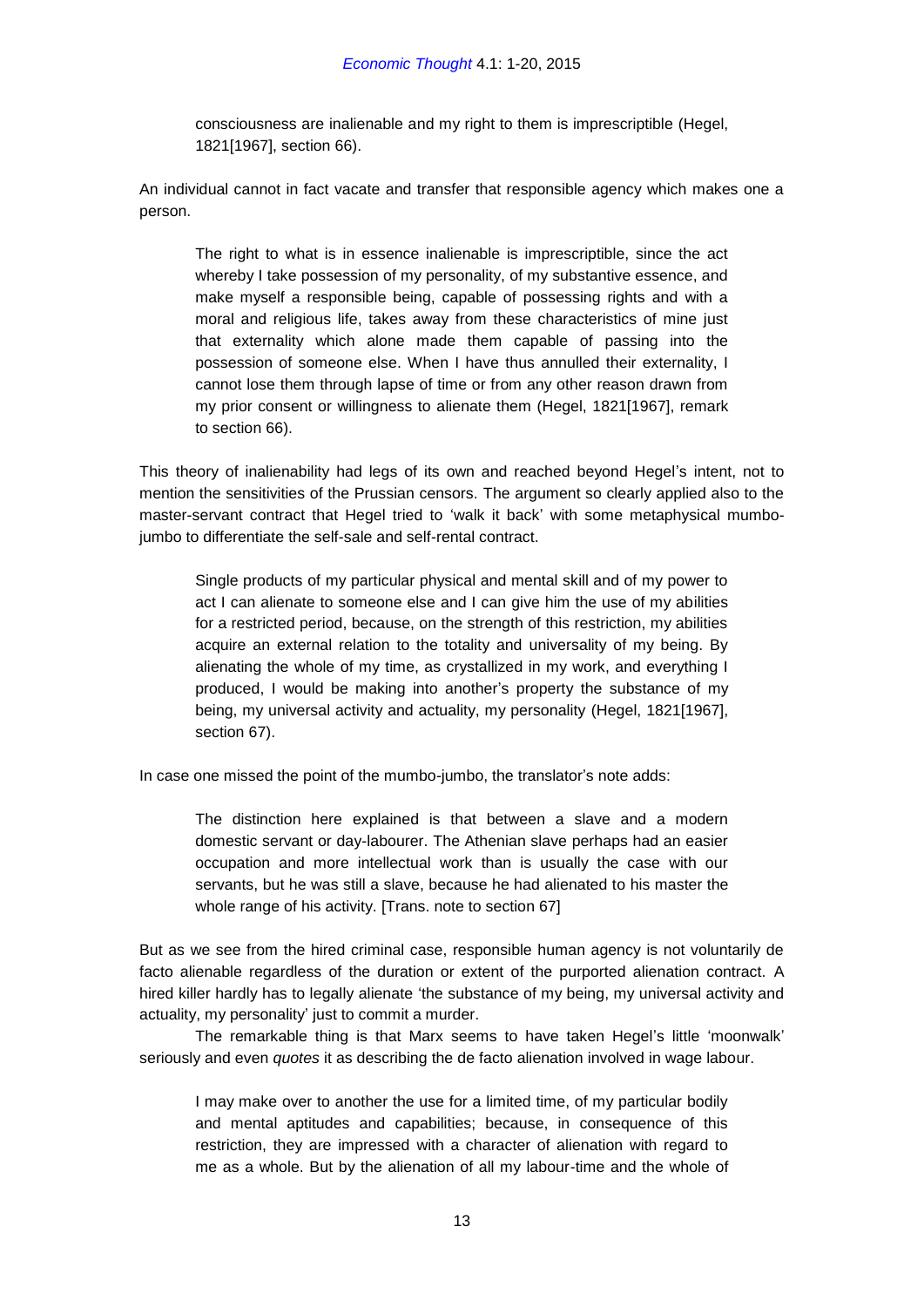my work, I should be converting the substance itself, in other words, my general activity and reality, my person, into the property of another (Hegel, 'Philosophie des Rechts'. Berlin, 1840. p. 104 section 67) (quoted in Marx, 1967, Chap. VI, p. 168, fn. 2).

This interpretation is corroborated by Marx's treatment of the labour contract in the sphere of exchange. If responsible agency could not be de facto voluntarily transferred on even Hegel's restricted basis (e.g., just for killing one person), then the labour contract would be an impossible contract and an institutionalized fraud. Yet Marx insists that the sphere of exchange 'is in fact a very Eden of the innate rights of man' (Marx, 1967, Chap. VI, p. 176) so that he must descend into the 'hidden abode of production' in order for his labour theory of value to reveal exploitation. That was the path taken by the mature Marx – regardless of one's interpretations of the juvenile Marx – and that is the Marx who missed the (*de facto*) inalienability critique of the voluntary contract for the renting of persons.

Hegel's precedent was thus important in showing yet another opportunity missed by Marx. In summary, Marx was:

- wrong in accepting that rulership was blended with the ownership of capital goods,
- wrong in accepting the liberal framing of the question as consent-versus-coercion (while differing only on the factual question of the labour contract being 'really' coercive or not),
- wrong in accepting that the system should be analysed and criticised by a (labour) theory of value rather than a (labour) theory of property,
- wrong in missing the inalienability critique of the labour contract clearly spelled out before him by Hegel, and thus
- wrong in characterising the 'sphere of exchange' as 'a very Eden of the innate rights of man'.<sup>12</sup>

# *3.3 The Neo-Abolitionist Case Against the Employment Contract*

 $\overline{a}$ 

Today the inalienability theory has to be retrieved from its roots in the critique of the contractarian arguments for slavery and autocracy. Once recovered, it is seen that the inalienability arguments apply as well to the individual self-rental contract and the collective *pactum subjectionis* of the workplace, the individual and collective versions of the employment contract. The mismatch of a person in a non-responsible 'thing' role and the nontransferability of decision-making and responsibility apply as well for eight hours a day as for a lifetime of labour.

The abolition of the employment relation is a radical conclusion that will be strongly resisted on every front.<sup>13</sup> After the abolition of slavery and the acceptance of political democracy, liberal societies pride themselves on (supposedly) getting human rights right. Hence there is strong intellectual resistance to giving any sustained thought to the idea that there might be an inherent rights violation in a liberal economic system based on the voluntary renting of persons.

 $12$  For more intellectual history of inalienability theory, see: David Ellerman (1992). This book is out of print but the rights have reverted to the author so the full text can be downloaded at[: www.ellerman.org.](http://www.ellerman.org/) For more on Marxism as the quintessential 'useful foil' for capitalist apologetics, see: David Ellerman (2010a, pp. 696-700).

In Ancient Greece, abolitionist arguments would be opposed by the Athenians who had a system of private slavery and by the Spartans who had a system of public slavery. Similarly, the neo-abolitionist case against the renting of people will be opposed both by the 'capitalists' who favour the system of private employment and by the 'socialists' who favor a system of universal public employment.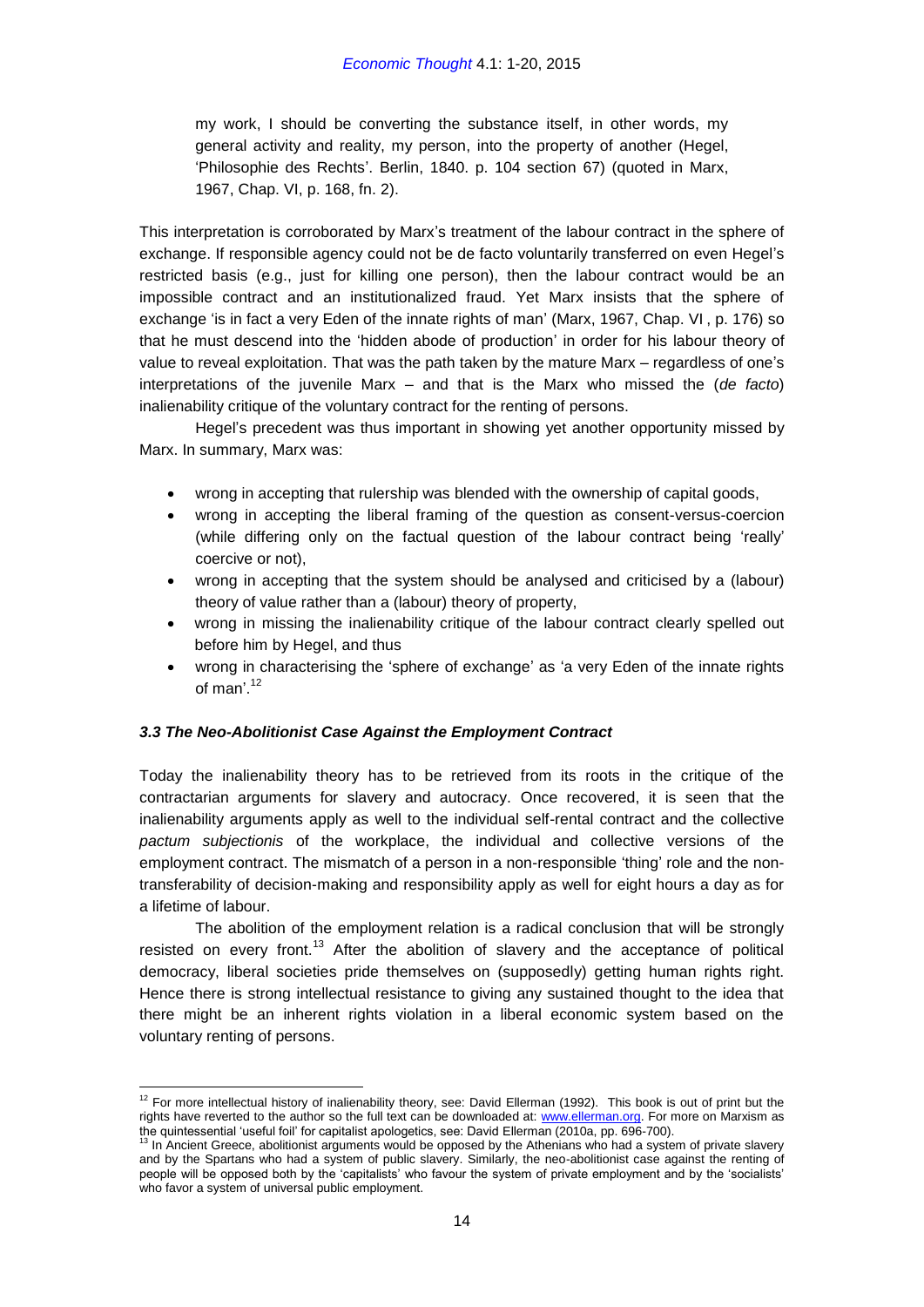Very little sustained thought is necessary to understand the arguments. Take, for example, the approach to the employment contract as the workplace *pactum subjectionis*. The key to the intellectual history of the pact of subjection was to understand the distinction between two opposite types of social contract.<sup>14</sup>

This dispute also reaches far back into the Middle Ages. It first took a strictly juristic form in the dispute ... as to the legal nature of the ancient 'translatio imperii' from the Roman people to the Princeps. One school explained this as a definitive and irrevocable alienation of power, the other as a mere concession of its use and exercise. ... On the one hand from the people's abdication the most absolute sovereignty of the prince might be deduced, ... On the other hand the assumption of a mere 'concessio imperii' led to the doctrine of popular sovereignty (Gierke, 1966, pp. 93-94).

On the one side was the social contract wherein a people would alienate and transfer their rights of self-determination to a sovereign. The sovereign was not a delegate, representative, or trustee for the people. The sovereign ruled in the sovereign's own name; the people were subjects. On the other side was the idea of a social contract as a democratic constitution erected to secure the inalienable rights rather than to alienate them. Those who wield political authority over the citizens do so as their delegates, representatives, or trustees; they govern in the name of the people.

It is quite noteworthy that the Nobel-prize-winning classical liberal political economist, James M. Buchanan, has explicitly recognized that only a contract of delegation is permissible.

The justificatory foundation for a liberal social order lies, in my understanding, in the normative premise that individuals are the ultimate *sovereigns* in matters of social organization, that individuals are the beings who are entitled to choose the organizational-institutional structures under which they will live. … The central premise of *individuals as sovereigns* does allow for delegation of decision-making authority to agents, so long as it remains understood that individuals remain as *principals*. The premise denies legitimacy to all socialorganizational arrangements that negate the role of individuals as either sovereigns or as principals (Buchanan, 1999, p. 288).

But as in the case of Jefferson's evocation of inalienable rights, it seems to be rather hard to apply Buchanan's avowed principle to deny legitimacy to the current social-organizational arrangement that negates 'the role of individuals as either sovereigns or as principals'. Yet does any contemporary political scientist or economist, no matter how intellectually servile or conformist, think that the employer is the delegate, representative, or trustee of the employees? Who thinks that the employer manages in the name of the employees?

Since the answers are so blindingly obvious, the usual response is to not think about it.<sup>15</sup> 'Responsible' liberal thinkers, almost by definition, don't go there. There are not only glass ceilings but glass walls that define the accepted corridors of thought. Responsible thinkers are equipped with uncanny radar so they can roar down the glass corridors of orthodox thought

 $\overline{a}$ 

<sup>&</sup>lt;sup>14</sup> This distinction between alienation and delegation is the constant theme in a civic republican history of political theory: Quentin Skinner (1978) but is ignored or unknown in a comparable intellectual history from a liberal perspective: Jonathan Israel (2010).<br><sup>15</sup> Notable exceptions would be two past presidents of the American Political Science Association, Robert A. Dahl and

Carole Pateman.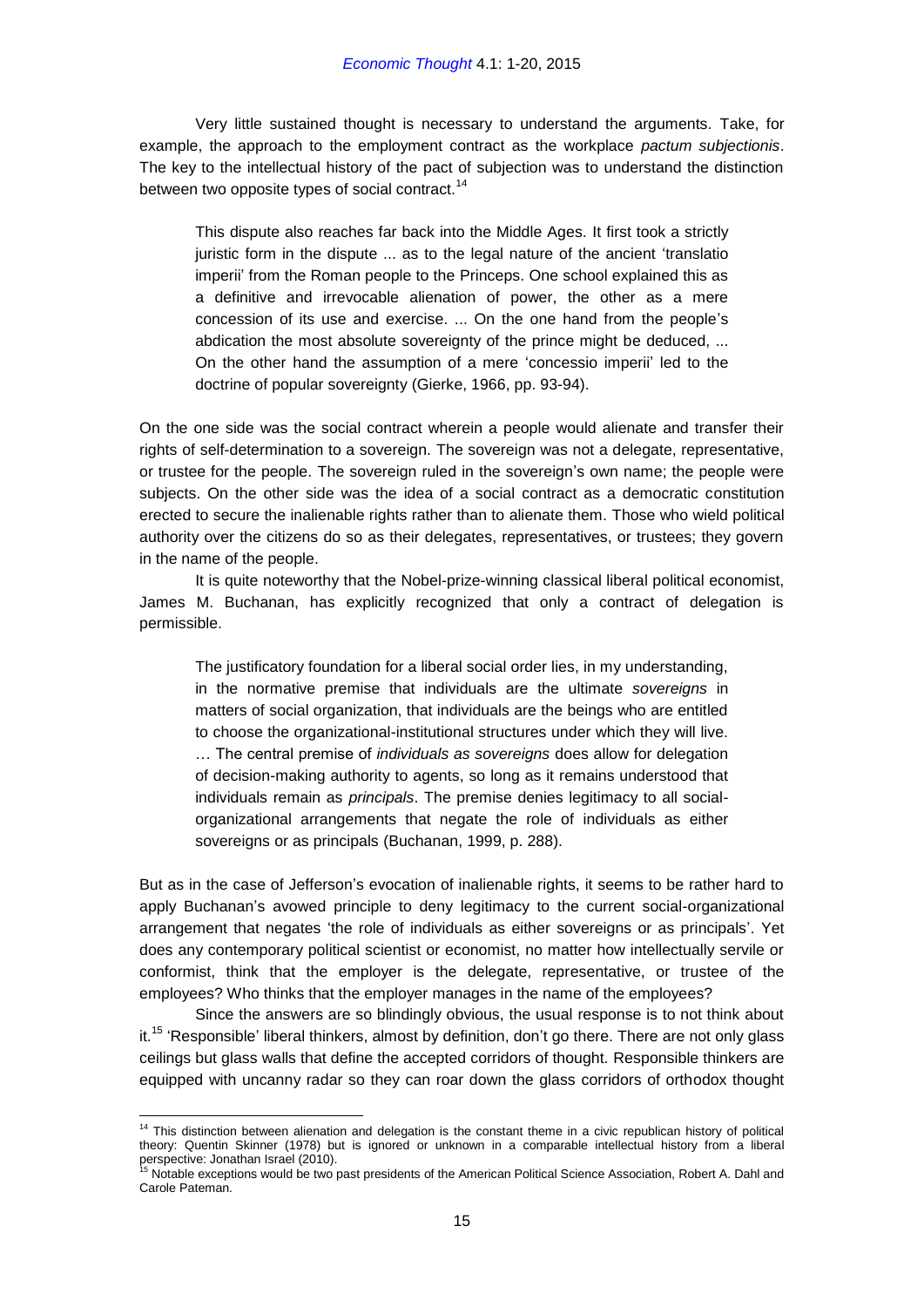without ever getting close to the walls – all the while seeing themselves as brash free thinkers – even as social scientists – exploring the vast unknown. This radar-like instinct, inbred by the ambient society, constantly and almost unconsciously warns them away from the glass walls – away from irresponsible speculations (except perhaps in the pink of youth before ambient society has done its work) and down the corridors of safe, sound, and serious social science.

Responsible thinkers can fall back on the consent or coercion framework, a framing accepted even by their standard Marxist foils (who are hardly going to raise the basic distinction in democratic political theory between voluntary contracts of alienation versus delegation). Hence liberal thinkers can safely characterize political democracy as government by the consent of the governed, and the employees give their consent to the employment contract so where is the problem? Yesterday, there indeed were inherent human rights violations by institutions based on coercion but today we happily live in a liberal society where all the institutions are founded on consent. Yes, even today there probably are cases where workers are overworked, underpaid, and even treated coercively by their employers, and these abuses need to be corrected. But such acknowledged abuses do not amount to any inherent rights violation in the voluntary contract for the renting of persons. Such is the Happy Consciousness of today's responsible liberal thinkers.

The inalienability counterargument was that people cannot in fact transfer the employment of themselves to an employer as they can the employment of a tool like a shovel. Responsible agency is *de facto* inalienable. The employer cannot be solely *de facto* responsible for the results as if the employees were only non-responsible tools. This is again blindingly obvious and fully recognized by the law when the employer and employee commit a crime. Of course, a contract to commit a crime is invalid but the legality of a criminous contract is not the issue. Does anyone really think that employees morph into non-responsible instruments when their actions are not criminous? How can one avoid the conclusion that the employees and working employers are jointly *de facto* responsible for the results of their enterprise? Since the answer is as obvious as it is unacceptable, serious social scientists don't think about it at all.

#### *3.4 The Coverture Marriage Contract*

Another historical example of this sort of institutionalised fiction was the older and now legally invalid *coverture marriage contract* that 'identified' the legal personality of the wife with that of the husband.

By marriage, the husband and wife are one person in law: that is, the very being or legal existence of the woman is suspended during the marriage, or at least is incorporated and consolidated into that of the husband; under whose wing, protection, and cover, she performs everything; and is therefore called in our law-French, a femme covert, and is said to be under the protection and influence of her husband, her baron, or lord; and her condition during her marriage is called her coverture.<sup>16</sup>

The baron-femme relationship established by the coverture marriage contract exemplified the identity fiction in past domestic law. A female was to pass from the cover of her father to the cover of her husband (the origin of today's vestiges where the bride's father 'gives away' the bride to the groom and the bride takes the groom's family name) – always a 'femme covert' instead of the anomalous 'femme sole'. The identity fiction for the baron-femme relation was

 16 Blackstone, *Ehrlich's Blackstone*, 83, section on 'Husband and Wife'.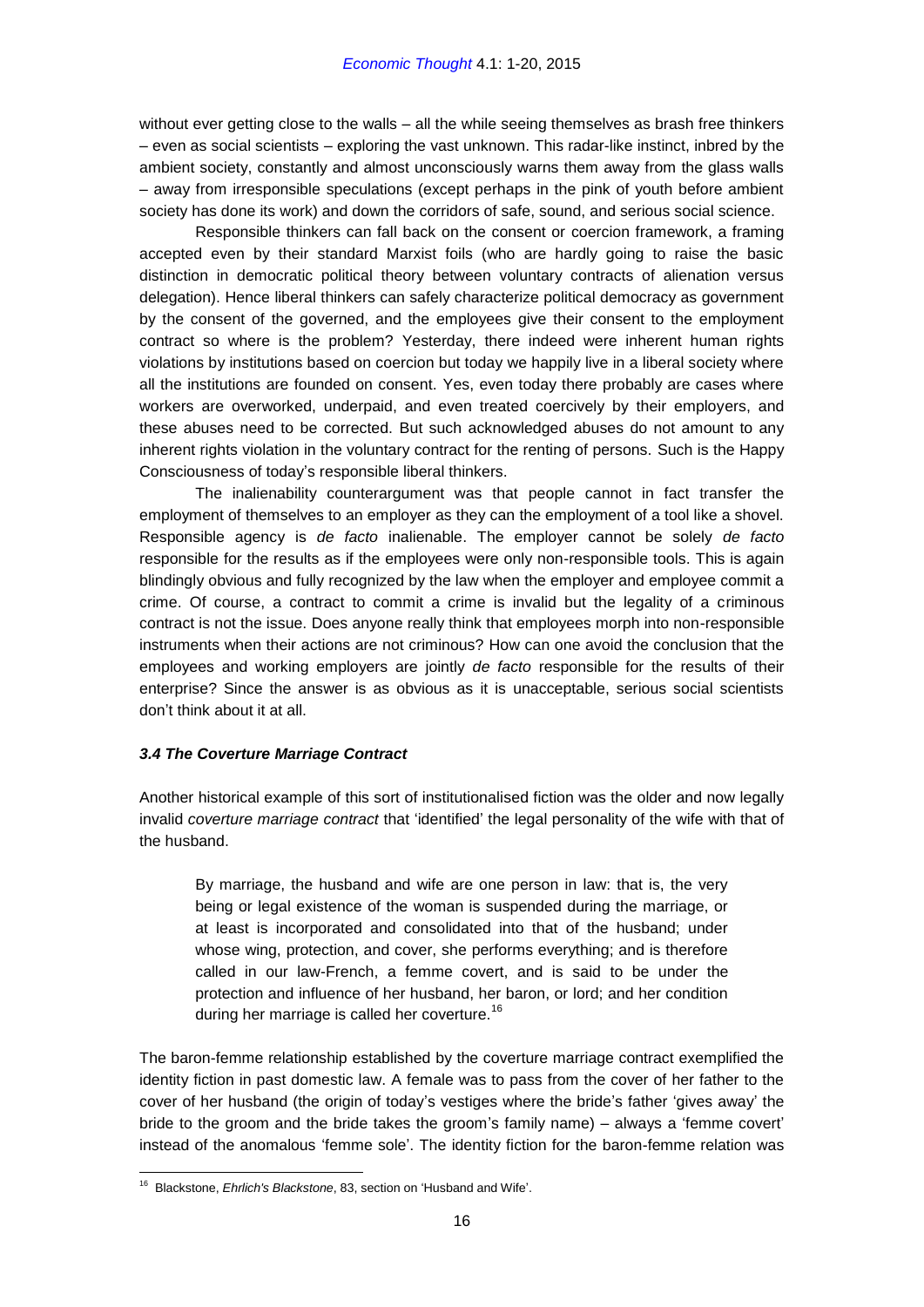that 'the husband and wife are one person in law' with the implicit or explicit rider, 'and that one person is the husband'. A wife could own property and make contracts, but only in the name of her husband. Again, obedience counted as 'fulfilling" the contract to have the wife's legal personality subsumed under and identified with that of the husband.<sup>17</sup>

Many modern feminist thinkers understand well the fiction and fraud involved in the old coverture contract where the husband had all the legal rights and obligations for the 'one person in law'. However, with the exception of Carole Pateman and perhaps a few others, there seems to be little recognition among feminist thinkers that the same type of fiction and fraud is involved in the employment contract where the employer takes all the legal ownership of the produced products and carries all the legal liabilities for the *de facto* jointly responsible activities of the people working in the enterprise.

#### **4. Concluding Remarks**

In spite of the abundance of legal precedent in the historical alienation contracts such as the self-sale contract, the *pactum subjectionis*, and the coverture marriage contract, legal theory has yet to focus on the general notion of an alienation contract.<sup>18</sup>

All these contracts have the same scheme. An adult person with full capacity voluntarily agrees for whatever reason and in return for whatever consideration to accepting a lesser legal role. But they do not in fact alienate their capacity as a person in order to fulfil that diminished legal role. Instead the law accepts their (non-criminous) obedience to the master as 'fulfilling' the contract. Then the rights and obligations follow the legal role – *as if* the person were not in fact a person of full capacity. The whole scheme amounts to a fiction and fraud on an institutional scale that nonetheless parades upon the historical stage as a valid contractual institution.

Liberalism exhibits a comfortable learned ignorance of the long history of contractarian defenses of slavery and non-democratic governments as being based on consent. And liberalism also has 'lost' the inalienability theory hammered out in the antislavery and democratic movements that descend from the Reformation and Enlightenment. Instead, the basic question is posed in liberalism as the juxtaposition of coercion versus consent. Since democracy is pictured as being 'government based on the consent of the governed' and since the employment firm is also based on consent, both are seen as part of the liberal progress from societies based on coercion to societies based on consent.

l  $17$  In Carole Pateman's analysis of this sort of a 'sexual contract' in a more general setting, she independently pointed out the connection to the employment contract and the *de facto* inalienability of labour. 'The contractarian argument is unassailable all the time it is accepted that abilities can "acquire" an external relation to an individual, and can be treated as if they were property. To treat abilities in this manner is also implicitly to accept that the "exchange" between employer and worker is like any other exchange of material property. …The answer to the question of how property in the person can be contracted out is that no such procedure is possible. Labour power, capacities or services, cannot be separated from the person of the worker like pieces of property' Carole Pateman *The Sexual Contract* (1988, pp. 147-150). The book was written, in part, as a response to one 'J. Philmore' who argued along with Robert Nozick for allowing a civil slavery in addition to the usual renting of persons.<br>With Robert Nozick for allowing a civil slavery in addition to the usual renting of persons.

<sup>18</sup> One reason is that progress by abolishing the slavery contract, the *pactum subjectionis*, and the coverture marriage contract tends to be accompanied by the historical revisionism of mapping the issue back into the consent-coercion framing. Once those contracts are moved to the other side of the legal ledger, it becomes a political incorrectness of the blaming-the-victim variety to think that there could ever have been voluntary slaves, voluntary subjects in an autocracy, or voluntary wives in a coverture marriage. One just selectively escalates one's standards of voluntariness so that the currently abolished practices are all *really* social coercion, and *that's* why those contracts were abolished. Hence there is no need for any *theory* of inalienability (which might have unintended consequences) and no reason to compare those coercive contracts of the past with today's voluntary employment contract. And Marxism obligingly reinforces that liberal framing of the issue by disagreeing only about the voluntariness of the labour contract by invoking still higher standards of consent. In this manner, the concept of 'coercion' on the Left has become a piece of conceptual silly putty to be molded to support one's pre-analytical judgment and political identity, rather than a serious analytical concept.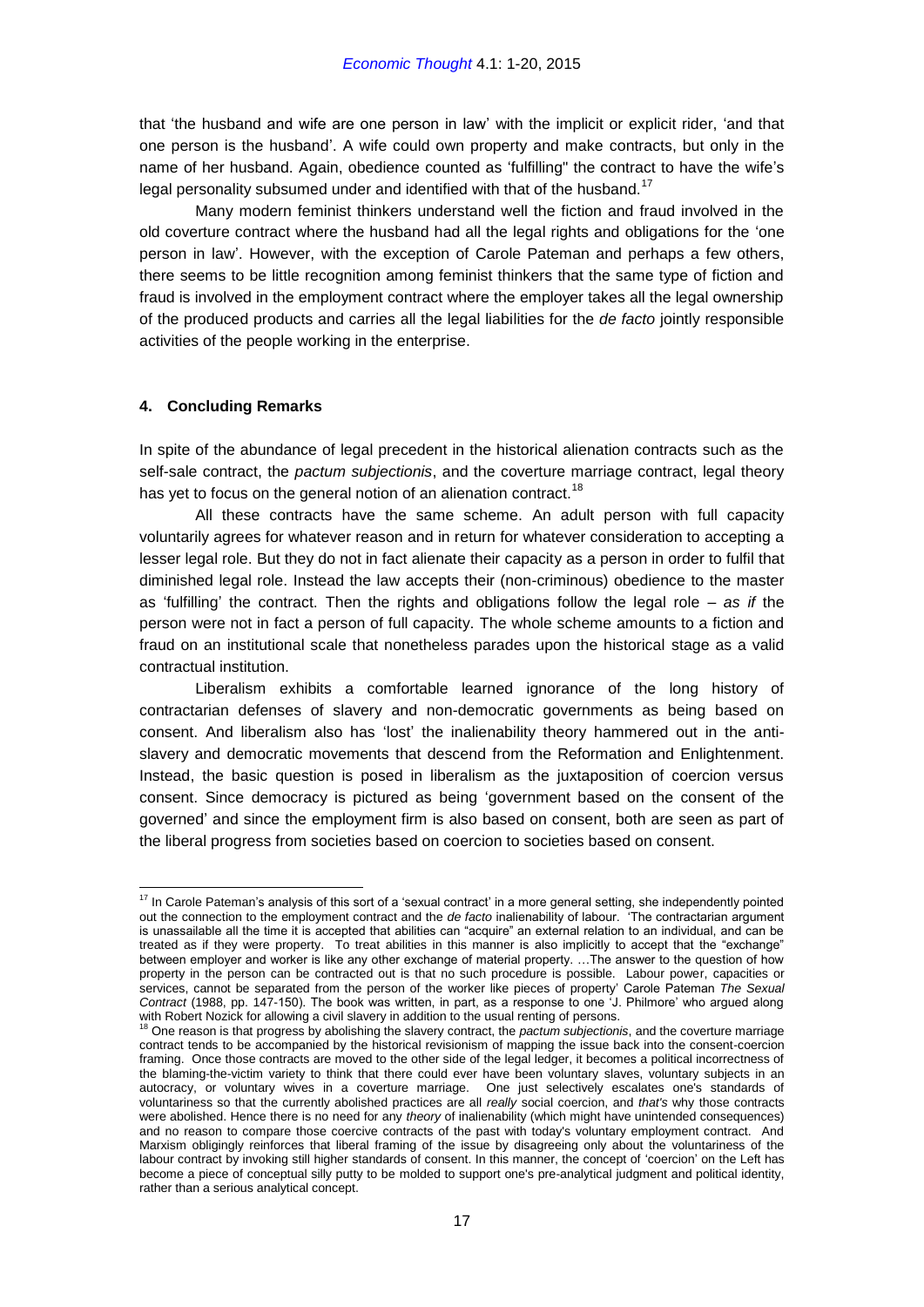The 'consent of the governed' to a Hobbesian *pactum subjectionis* is not democracy, and the employment contract is the mini-Hobbesian contract for the workplace. Thus once the question is posed as consent-to-alienation versus consent-to-delegation, then the daunted affinity of 'liberal-capitalism' with democracy is demolished. The historical bedfellows of the employment contract are the other personal alienation contracts such as the *pactum subjectionis* and the self-sale contract. A true affinity to democracy would entail the abolition of the employment contract in favour of all firms being organized as workplace democracies.

A similar reversal occurs concerning property rights. A basic principle in jurisprudence is the responsibility principle that whenever possible legal responsibility should be assigned or imputed according to the *de facto* responsible party. For instance, in a trial the idea is to make an official decision on the factual question of whether or not the defendant is the *de facto* responsible party. If so, then legal responsibility is imputed accordingly. The more positive application of the responsibility principle is the old idea, often associated with John Locke, that people should appropriate the fruits of their labour.<sup>19</sup> This labour theory of property is both positive and negative since new products are only produced by using up other things as inputs. Hence the question of assigning legal responsibility is two-sided, to assign the ownership of the product and the liability for the used-up inputs to the people who, by their *de facto* responsible actions, produced the outputs by using up the inputs.<sup>20</sup>

Hence a private property system based on the basic principle of justice (imputing to people what they are responsible for) would have the legal members of each firm exactly the people who work in the firm. Thus a system based on justice in private property would also entail workplace democracy.

Far from the present employment system being based on democracy and private property, it is precisely the principles of democracy and justice in private property that call for the abolition of the renting of persons in the employment contract – in favor of workplace democracy.

#### **Acknowledgements**

Many thanks to George DeMartino and Christopher Brooke for their extensive and helpful comments in the Open Peer Discussion forum.

#### **References**

l

Batt, F. (1967) *The Law of Master and Servant*. London: Pitman.

Buchanan, J. M. (1999) *The Logical Foundations of Constitutional Liberty: The Collected Works of James M. Buchanan Vol. 1*. Indianapolis: Liberty Fund.

Catterall, H. T. (1926) *Judicial Cases Concerning Slavery and the Negro*. Washington, D.C.: Carnegie Institute.

Christ, C. F. (1975) 'The Competitive Market and Optimal Allocative Efficiency', in J. Elliott and J. Cownie. eds., *Competing Philosophies in American Political Economics*. Pacific Palisades, CA: Goodyear**.**

<sup>&</sup>lt;sup>19</sup> The question of whether or not the labour theory of property was Locke's theory is considered in Ellerman (1992) where I also analyse other radical writers such as Pierre-Joseph Proudhon and Thomas Hodgskin who focused on the labour theory of property. In contrast, Marx developed only the disastrous labour theory of value, not the labour theory of property, since as Marxists point out: 'None of this, by the way, implies that Marx intended the labour theory

of value as a theory of property rights, *a la* Locke or even Proudhon' [Shaikh **(**1977, 106-139), 121].<br><sup>20</sup> For more on the labour theory of property approach to analysing production, see: Ellerman (2014, pp. 601 – 24).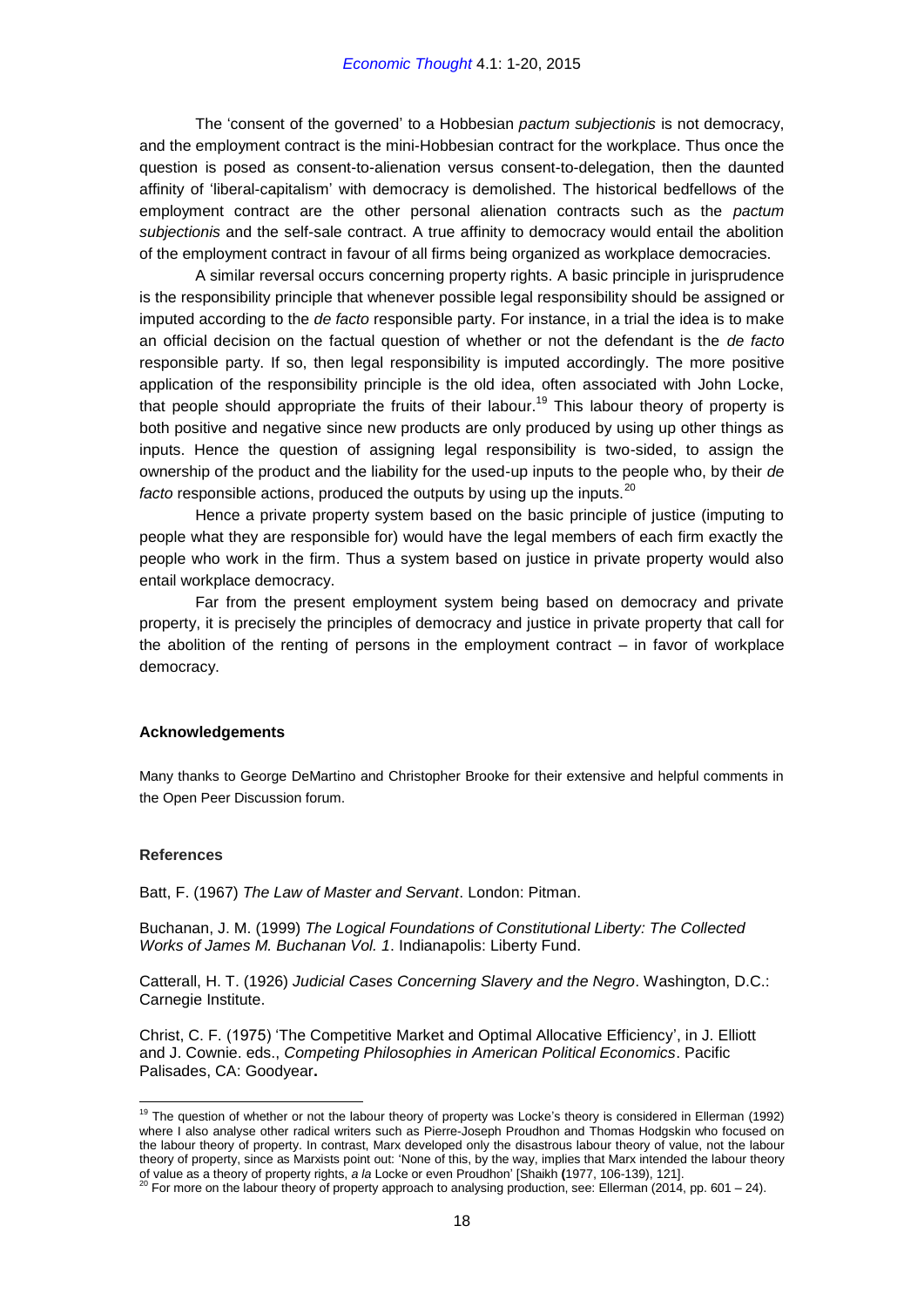Coleman, J. S. (1982) *The Asymmetric Society*. Syracuse: Syracuse University Press.

Davis, D. B. (1966) *The Problem of Slavery in Western Culture*. Ithaca: Cornell University Press.

Ellerman, D. (1992) *Property & Contract in Economics: The Case for Economic Democracy*. Cambridge MA: Blackwell.

Ellerman, D. (2010) Inalienable Rights: A Litmus Test for Liberal Theories of Justice. *Law and Philosophy.* 29 (5 September).

Ellerman, D. (2010a) Marxism as a Capitalist Tool. *Journal of Socio-Economics.* 39 (6 December).

Ellerman, D. (2014) 'On Property Theory'. *Journal of Economic Issues* XLVIII (3 (Sept).

Faust, D. G. (1981) *The Ideology of Slavery: Proslavery Thought in the Antebellum South, 1830-1860*. Baton Rouge: Louisiana State University Press.

Finkelman, P. (2003) *Defending Slavery: Proslavery Thought in the Old South: A Brief History with Documents*. Boston: Bedford / St. Martin's.

Fischer, S., Dornbusch, R. and Schmalensee, R. (1988) *Economics*. New York: McGraw-Hill.

Fitzhugh, G. (1960) *Cannibals All! or, Slaves Without Masters,* C. Vann Woodward, ed.. Cambridge: Harvard University Press.

Genovese, E. (1971) *The World the Slaveholders Made*. New York: Vintage Books, 1971.

Gierke, O. von (1958) *Political Theories of the Middle Age*. Boston: Beacon Press.

Gierke, O. von (1966) *The Development of Political Theory*. Trans. B. Freyd. New York: Howard Fertig.

Gray, L. C. (1858) *History of Agriculture in the Southern United States to 1860*. Gloucester: Peter Smith.

Hegel, G. W. F. (1821[1967]) *Hegel's Philosophy of Right*, T.M. Knox, trans. New York: Oxford University Press.

Hobbes, T. (1651) *Leviathan*.

Holmstrom, B. and Tirole, J. (1989) 'The Theory of the Firm', in R. Schmalensee and R. Willig, eds., *Handbook of Industrial Organization*. Amsterdam: North-Holland

Hutcheson, F. (1755) *A System of Moral Philosophy*. London.

Israel, J. (2010) *A Revolution of the Mind: Radical Enlightenment and the Intellectual Origins of Modern Democracy* Princeton: Princeton University Press.

Johnson, S. (1913) Taxation No Tyranny: An Answer to the Resolutions and Address of the American Congress. In *The Works of Samuel Johnson, Vol. 14*. Troy NY: Pafraets & Co.

Laslett, P. (1960) 'Introduction with Notes' in P. Laslett, *John Locke: Two Treatises of Government*. New York: New American Library.

Locke,J. (1690[1960]) *Two Treatises of Government*. New York: New American Library.